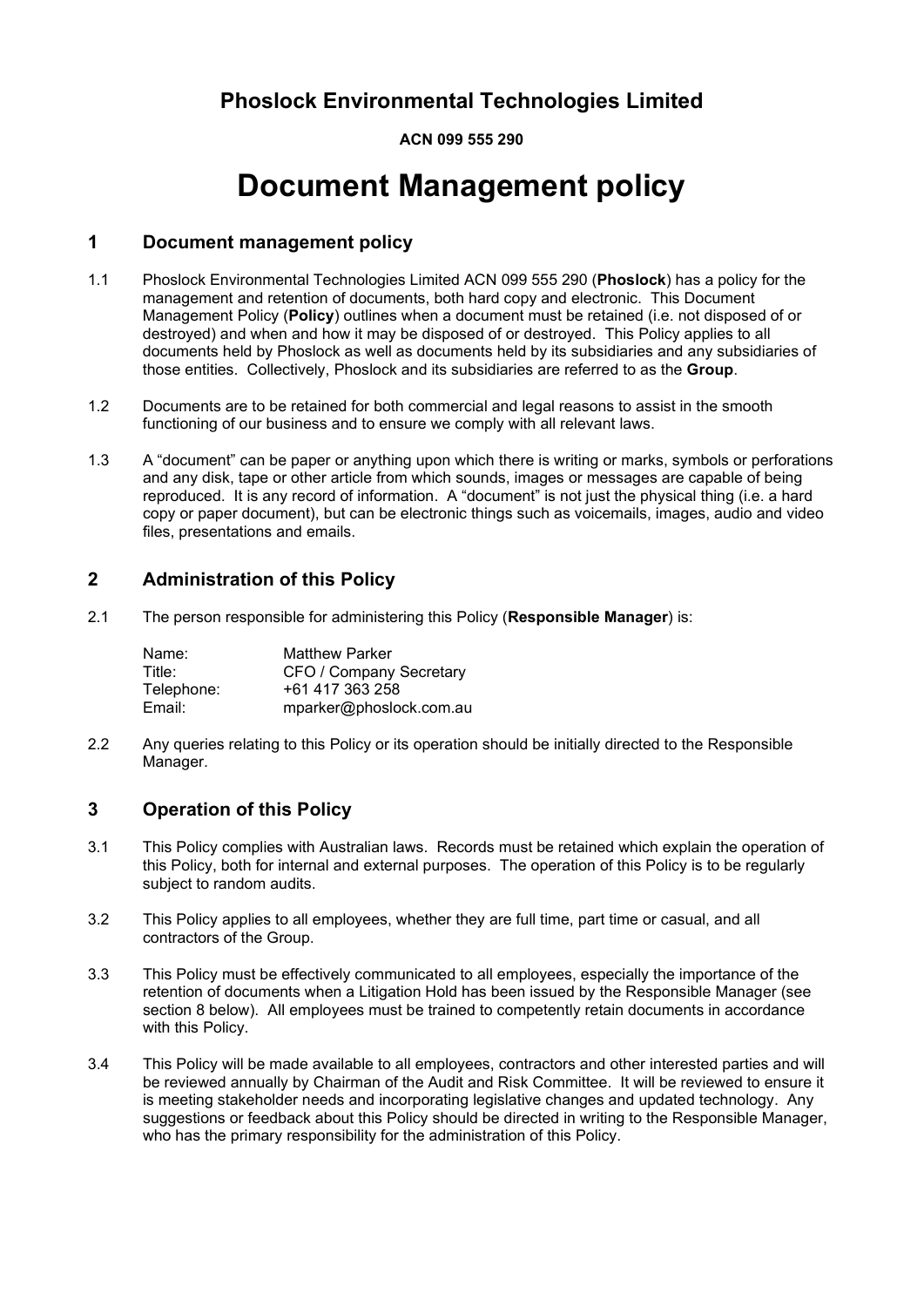#### **4 Retention of documents**

- 4.1 Documents must be retained (and not destroyed or concealed) for at least the prescribed periods set out in [Schedule](#page-3-0) 1 to this Policy. As a general rule, it is sufficient to retain an imaged copy of the document in electronic form. The principal exception to this rule is in cases where the document is, or may be, reasonably required for use in legal proceedings currently in progress or that may be commenced at a later date. This exception is discussed in more detail in sections [7](#page-2-1) and [8](#page-2-0) below.
- 4.2 Metadata (which is electronic information stored about a document) must be retained as it describes the document's source and destination, tracks its path, attests to its authenticity and assists in its retrieval. Logs, audit trails and different versions of documents are also to be retained. Records must be kept of any technology upgrades that may affect the retention of documents. The records must detail the old and new technology formats.
- 4.3 It is important that not only is the latest version of a document retained but that a history of version changes is also kept. Each version may be a different document and may be required to be retained under this Policy.

#### **5 Retention of document images in electronic form**

- 5.1 In many cases, it is sufficient to retain an imaged copy of a document, such as a scanned PDF or TIF file. However, original documents should be retained if:
	- (1) the document is the subject of a Litigation Hold (see section [8](#page-2-0) below) or you have reason to believe the document might reasonably be required for use in legal proceedings currently in progress or that may be commenced at a later date;
	- (2) the original document has a critical attribute not found in the copy (such as information concealed by a fold in the document);
	- (3) [Schedule](#page-3-0) 1 to this Policy specifically requires the retention of original documents (for example, you must retain an original executed document such as a commercial deed); or
	- (4) it is felt that the document's authenticity may be challenged and the ability to show an original signature would help prove its authenticity.
- 5.2 If there is no compelling reason for retaining an original document then copies, including electronic copies, may be kept instead.
- 5.3 The integrity of any original document that is destroyed must be maintained in the electronic form of the document. In other words, all reproductions of the original document must be true and clear. For example, where a document contains handwritten notes on both sides of a page, those handwritten notes should be legible on the scanned copy of that document that is stored electronically. If the original document is an electronic document (such as an email or Word document) then the document should be stored in its electronic form so that any metadata or attachments are also preserved.
- 5.4 Hard copies of documents stored electronically must be able to be produced within a reasonable period of time.
- 5.5 Please refer to [Schedule](#page-18-0) 2 to this Policy for the Group's document imaging protocol, which sets out the steps to be taken when converting a document from hard copy to electronic form.

#### **6 Destruction of documents**

6.1 Typically documents will be imaged and stored in electronic form for periods well in excess of the periods set out in [Schedule](#page-3-0) 1 to the Policy. However, where a document is not imaged, it may be destroyed after the expiration of the relevant period set out in [Schedule](#page-3-0) 1 to this Policy except if the document is, or is reasonably likely to be, subject to a Litigation Hold or required in for use in a legal proceeding that is in progress or may be commenced at a later time.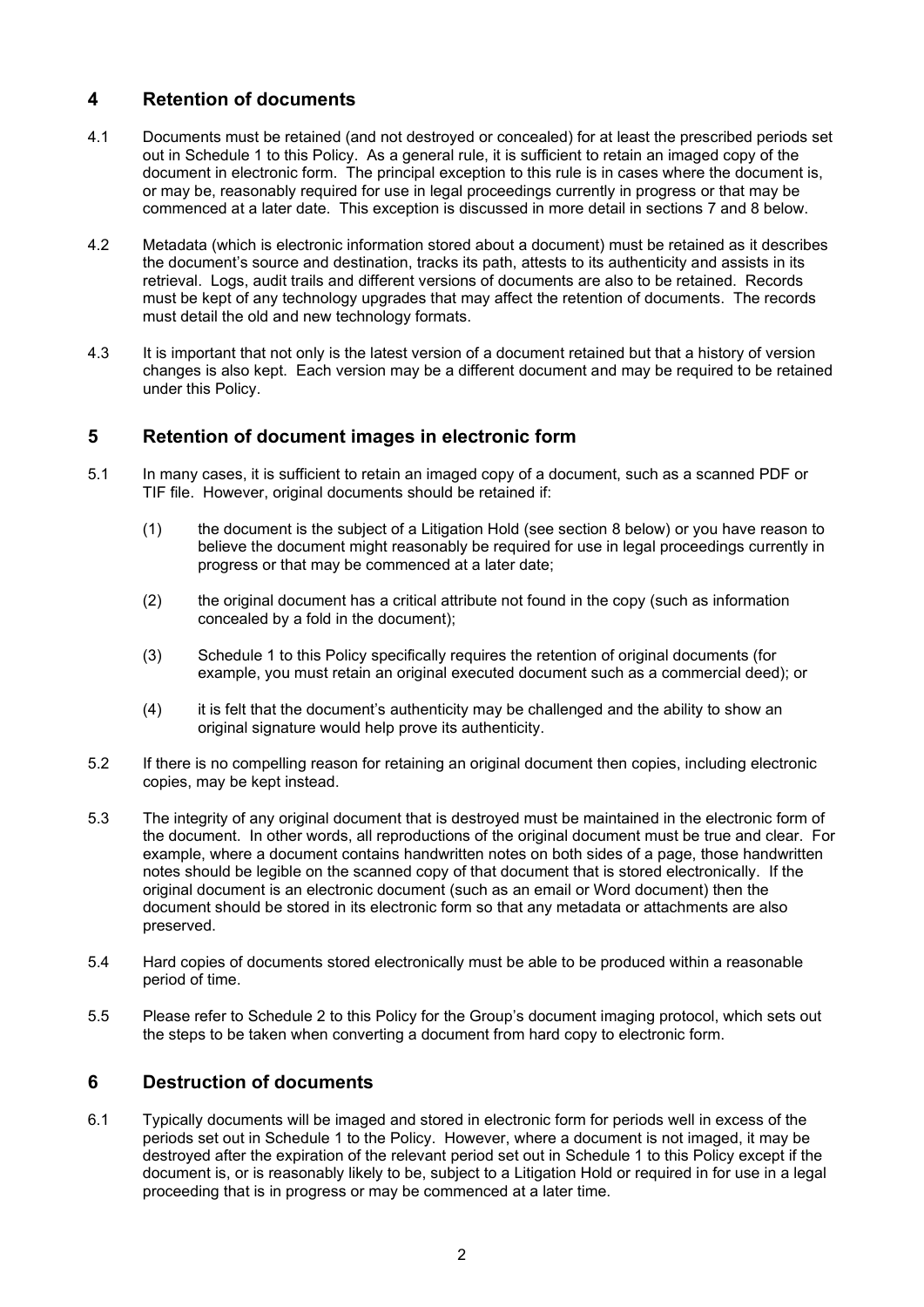- 6.2 If you are unsure whether to destroy the document or not then the document must be retained and guidance should be sought from the Responsible Manager.
- 6.3 The destruction of documents is to be recorded in the Document Destruction Register maintained by the Responsible Manager with an appropriate description of the information and the date when destroyed. Please refer to [Schedule](#page-19-0) 3 for an example of the information required to be recorded in the Document Destruction Register.

#### <span id="page-2-1"></span>**7 Legal proceedings**

- 7.1 No document is to be destroyed or concealed where that document is, or is reasonably likely to be, required in evidence in a legal proceeding that is in progress or may be commenced at a later time. All employees and contractors are strictly prohibited from seeking to authorise or permit someone else to destroy or conceal documents with the intention of preventing documents from being used in evidence in a legal proceeding. Destruction of a document includes permanently deleting it, if it is held in electronic form.
- 7.2 The ramifications of unauthorised document destruction are extremely serious and may lead to imprisonment or substantial fines. Where a party destroys documents after the commencement of litigation, its defence may be struck out or proceedings dismissed. Similarly, a party that destroys a document may be liable for the criminal offence of contempt of court or attempting to pervert or obstruct the course of justice. In Victoria, destruction of documents is a criminal offence, applying to both companies and individuals.

#### <span id="page-2-0"></span>**8 Litigation Hold**

- 8.1 A "Litigation Hold" is a directive issued by the Responsible Manager that requires the documents the subject of the directive to be secured and not destroyed until further written direction from the Responsible Manager.
- 8.2 The Responsible Manager will usually issue a Litigation Hold when litigation is being considered against another party, has been threatened by another party or an event has occurred that may have created a risk of litigation in the future.
- 8.3 Typically a Litigation Hold will be issued in writing and circulated to all relevant employees and contractors. However, in some urgent cases, the Responsible Manager (or a member of the Responsible Manager's staff) may contact you and issue an oral Litigation Hold. In these circumstances, you are to treat the Litigation Hold as if it has the same effect as a written directive.
- 8.4 If a document, or category of documents, is subject to a Litigation Hold then those documents must be retained until such time as the Responsible Manager provides a written direction that authorises the documents to be dealt with in a certain way.
- 8.5 The Responsible Manager must be notified of documents stored outside Australia (for example, in a cloud computing system that is hosted outside of Australia) so that a record of documents can be kept and the documents can be easily retrieved if needed or made the subject of a Litigation Hold.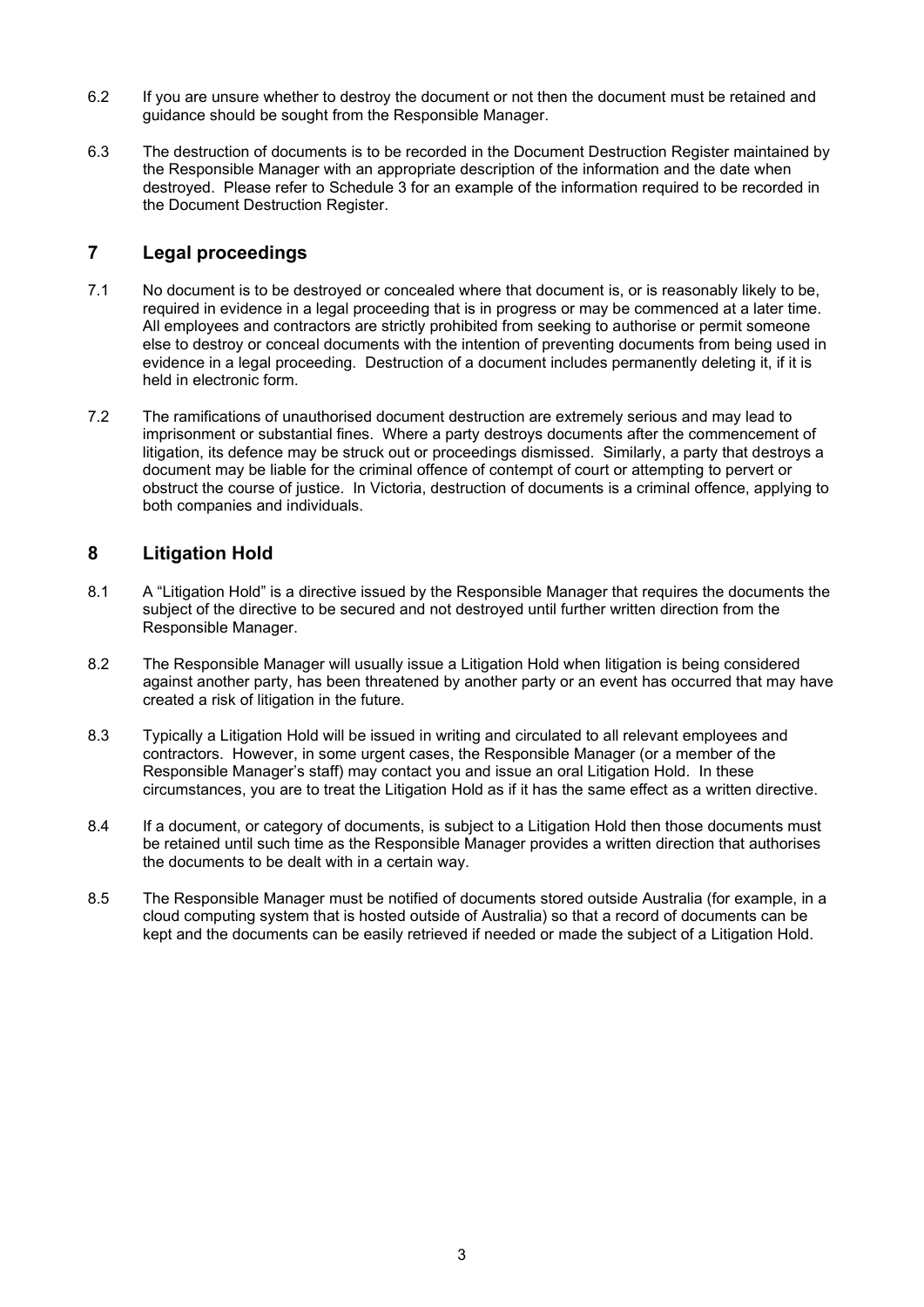### **Schedule 1 – Prescribed Retention Periods**

<span id="page-3-0"></span>

| Document type or<br>subject                                                       | <b>Minimum</b><br>retention period                                        | <b>Comments</b>                                                                                                                                                                                                                                                                                                                                                                                                                                                                                                                                                                                                                                                                                                                                                                                                                                  | Legislation                                           | <b>Affected entities</b> |
|-----------------------------------------------------------------------------------|---------------------------------------------------------------------------|--------------------------------------------------------------------------------------------------------------------------------------------------------------------------------------------------------------------------------------------------------------------------------------------------------------------------------------------------------------------------------------------------------------------------------------------------------------------------------------------------------------------------------------------------------------------------------------------------------------------------------------------------------------------------------------------------------------------------------------------------------------------------------------------------------------------------------------------------|-------------------------------------------------------|--------------------------|
| <b>Financial records</b>                                                          | 7 years                                                                   | Financial records must be retained for 7 years after the transactions covered<br>by the records are completed. An English translation of the financial records<br>must be made available within a reasonable time to a person who is entitled to<br>inspect the records.                                                                                                                                                                                                                                                                                                                                                                                                                                                                                                                                                                         | <b>Corporations Act</b><br>2001 (Cth), ss 286-<br>288 | All Group entities       |
|                                                                                   |                                                                           | Financial records include invoices, remittances, reports, cheques, trial<br>balances, reconciliations, budgets, statutory accounts, tax returns (FBT and<br>BAS), batch sheets (purchase, invoices and cash receipts) and other<br>documents needed to explain the methods by which financial statements are<br>made up and adjustments made in preparing financial statements.                                                                                                                                                                                                                                                                                                                                                                                                                                                                  |                                                       |                          |
|                                                                                   |                                                                           | Financial records kept in an electronic form (which is acceptable) must be<br>convertible into hard copy and made available within a reasonable time to a<br>person who is entitled to inspect the records.                                                                                                                                                                                                                                                                                                                                                                                                                                                                                                                                                                                                                                      |                                                       |                          |
| <b>Register of</b><br>members<br>(shareholders)<br>and other<br>corporate records | 7 years in the<br>case of former<br>members,<br>otherwise<br>indefinitely | A register of members must be maintained, which must include the member's<br>name and address, and the date on which the entry of the member's name in<br>the register is made. The register must also show the name and details of<br>former members who stopped being a member of the company within the last<br>7 years.<br>Generally it is recommended that minutes of directors and shareholders<br>meetings be retained indefinitely as they will often record significant corporate<br>decisions to which reference could be made, including decades into the future.<br>Given their importance and the low administration cost in retaining them, it is<br>also recommended that other statutory corporate registers (e.g. register of<br>debentures, register of option holders, and register of charges) also be kept<br>indefinitely. | Corporations Act<br>2001 (Cth), ss 168<br>& 169       | All Group entities       |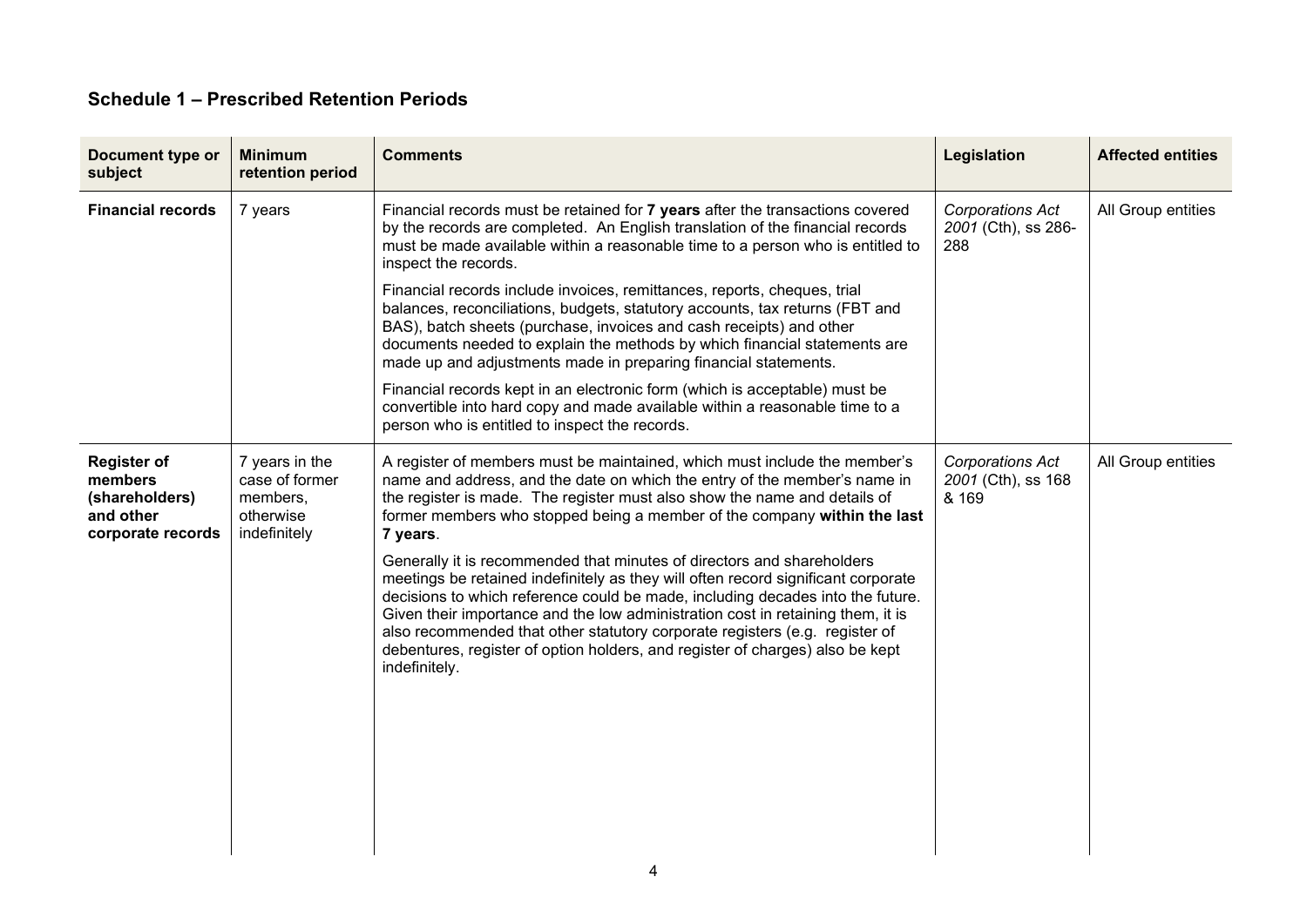| Document type or<br>subject | <b>Minimum</b><br>retention period | <b>Comments</b>                                                                                                                                                                                                                                                                                 | Legislation                                                                | <b>Affected entities</b> |
|-----------------------------|------------------------------------|-------------------------------------------------------------------------------------------------------------------------------------------------------------------------------------------------------------------------------------------------------------------------------------------------|----------------------------------------------------------------------------|--------------------------|
| <b>Stamp duty</b>           | 5 years                            | The Taxation Administration Acts in each State and Territory provide that<br>records of a dutiable transaction must be kept for 5 years after the date the<br>document was made or obtained or the date of completion of the transaction or<br>act to which it relates, whichever is the later. | <b>Taxation</b><br><b>Administration Act</b><br>1996 (NSW) ss 48<br>& 53   | All Group entities       |
|                             |                                    | In general, all such records that are necessary to enable a taxpayer's tax<br>liabilities to be ascertained must be kept. The records must in a form which is<br>readily accessible, and are in English or in a form which is readily convertible<br>into English.                              | <b>Taxation</b><br><b>Administration Act</b><br>1997 (Vic) ss 50 &<br>55   |                          |
|                             |                                    | Specifically in relation to stamp duty, documents required to be kept include<br>both the stamped document and supporting documents (for example,<br>valuations).                                                                                                                               | <b>Taxation</b><br><b>Administration Act</b><br>2001 (Qld) ss 114<br>& 118 |                          |
|                             |                                    |                                                                                                                                                                                                                                                                                                 | <b>Taxation</b><br><b>Administration Act</b><br>1996 (SA) ss 48 &<br>53    |                          |
|                             |                                    |                                                                                                                                                                                                                                                                                                 | <b>Taxation</b><br><b>Administration Act</b><br>1997 (Tas) ss 60 &<br>63   |                          |
|                             |                                    |                                                                                                                                                                                                                                                                                                 | <b>Taxation</b><br><b>Administration Act</b><br>2003 (WA) ss 87 &<br>88    |                          |
|                             |                                    |                                                                                                                                                                                                                                                                                                 | <b>Taxation</b><br><b>Administration Act</b><br>1999 (ACT) ss 57 &<br>64   |                          |
|                             |                                    |                                                                                                                                                                                                                                                                                                 | Taxation<br><b>Administration Act</b><br>1953 (NT), ss 74 &<br>79          |                          |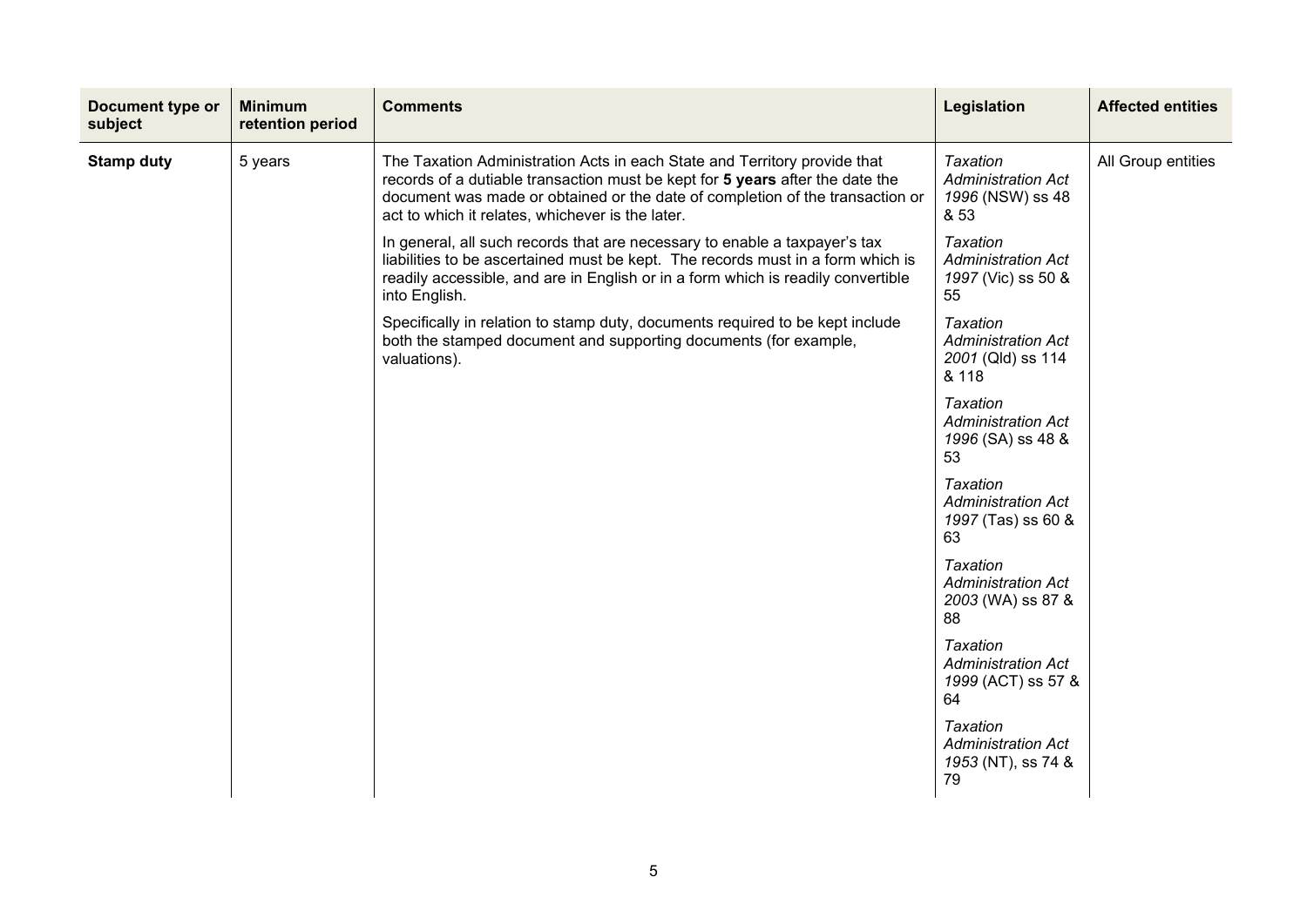| Document type or<br>subject | <b>Minimum</b><br>retention period | <b>Comments</b>                                                                                                                                                                                                                                                                                                                                                                                                                                                                                                                                                                                                                                                                                                                                                                                                                                                                                                                                                                                                                                                                                                                                                                                                                                                                                                                                                                                                                                                                                                   | Legislation                                                                                                                                                                                                                                                                                                                                                                                                                                                                                                                                                                                        | <b>Affected entities</b> |
|-----------------------------|------------------------------------|-------------------------------------------------------------------------------------------------------------------------------------------------------------------------------------------------------------------------------------------------------------------------------------------------------------------------------------------------------------------------------------------------------------------------------------------------------------------------------------------------------------------------------------------------------------------------------------------------------------------------------------------------------------------------------------------------------------------------------------------------------------------------------------------------------------------------------------------------------------------------------------------------------------------------------------------------------------------------------------------------------------------------------------------------------------------------------------------------------------------------------------------------------------------------------------------------------------------------------------------------------------------------------------------------------------------------------------------------------------------------------------------------------------------------------------------------------------------------------------------------------------------|----------------------------------------------------------------------------------------------------------------------------------------------------------------------------------------------------------------------------------------------------------------------------------------------------------------------------------------------------------------------------------------------------------------------------------------------------------------------------------------------------------------------------------------------------------------------------------------------------|--------------------------|
| Payroll tax                 | 5 years                            | New South Wales: Records containing details of the names and addresses of<br>employees, details of wages paid, accommodation, motor vehicle allowances,<br>parental leave allowances and other allowances should be kept for 5 years<br>after the date the record is made or obtained or after the date of completion of<br>the transaction or act to which it relates.<br>Queensland: Records relating to motor vehicle allowances, parental leave,<br>fringe benefits books and accounts must be kept for at least 5 years after<br>completion of the transaction to which they relate or after the record was made<br>or obtained.<br>Western Australia: Books and accounts must be kept for at least 5 years.<br>Victoria, South Australia and Tasmania: Documents relating to parental<br>leave and motor vehicle allowances must be retained for a period of 5 years.<br>Specific record-keeping requirements also apply in relation to keeping records<br>for:<br>working out the number of exempt kilometres for purposes of motor<br>$\bullet$<br>vehicle allowances;<br>working out an exemption for parental, adoption, surrogacy or primary<br>$\bullet$<br>carer leave;<br>fringe benefits paid, where the employer has elected to use an estimated<br>$\bullet$<br>value for payroll tax purposes;<br>arrangements where a principal contractor is relieved of payroll tax<br>$\bullet$<br>liability by arrangement with a subcontractor; and<br>certain superannuation contributions.<br>$\bullet$ | Payroll Tax Act<br>2011 (NSW),<br>Schedule 1,<br>Schedule 2:<br><b>Taxation</b><br><b>Administration Act</b><br>1996 (NSW), s 53<br>Payroll Tax Act<br>2007 (Vic)<br>Schedule 1,<br>Schedule 2;<br>Taxation<br><b>Administration Act</b><br>1997 (Vic), s 55<br>Payroll Tax Act<br>1971 (Qld), s 13ZA,<br>13ZC, 14A, 91;<br>Taxation<br><b>Administration Act</b><br>2001 (Qld) s 118<br>Payroll Tax Act<br>2009 (SA) s 54, ;<br>Taxation<br><b>Administration Act</b><br>1996 (SA), s 53<br><b>Taxation</b><br><b>Administration Act</b><br>1999 (ACT) s 64<br>Pay-Roll Tax Act<br>2002 (WA) s 44 | All Group entities       |
| Income tax                  | 5 years                            | Records must be kept in the English language that record and explain all<br>transactions and other acts engaged in by that person relevant for the<br>purposes of the taxation law, such as ascertaining the taxpayer's income and<br>expenditure and enabling the taxpayer's income tax liability to be readily<br>ascertained. Such records must be kept at least 5 years after they were                                                                                                                                                                                                                                                                                                                                                                                                                                                                                                                                                                                                                                                                                                                                                                                                                                                                                                                                                                                                                                                                                                                       | <b>Income Tax</b><br>Assessment Act<br>1936 (Cth), s 262A                                                                                                                                                                                                                                                                                                                                                                                                                                                                                                                                          | All Group entities       |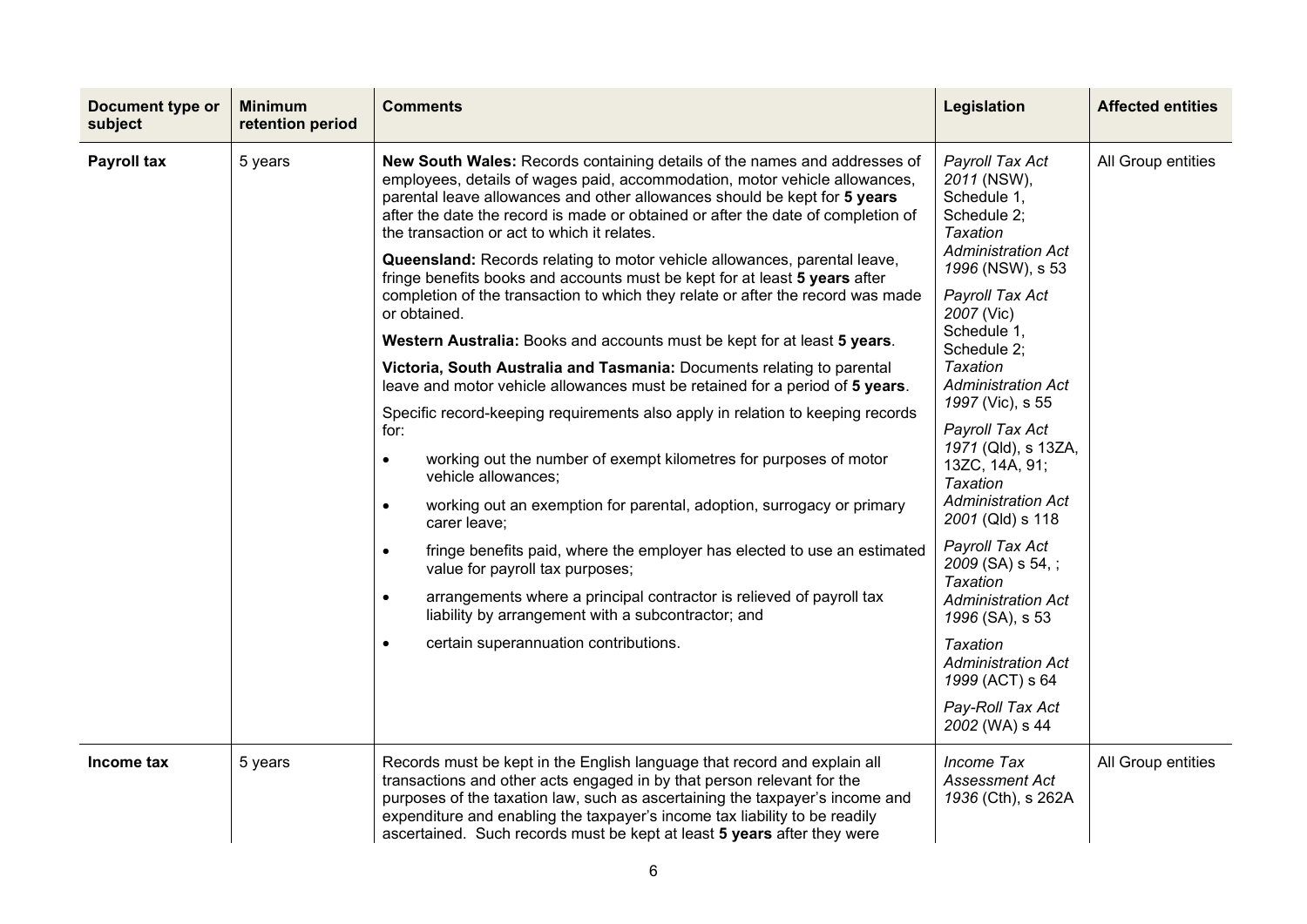| Document type or<br>subject | <b>Minimum</b><br>retention period                | <b>Comments</b>                                                                                                                                                                                                                                                                                                                                                                                                                                                                                                                                                                                                                                                                   | Legislation                                                              | <b>Affected entities</b> |
|-----------------------------|---------------------------------------------------|-----------------------------------------------------------------------------------------------------------------------------------------------------------------------------------------------------------------------------------------------------------------------------------------------------------------------------------------------------------------------------------------------------------------------------------------------------------------------------------------------------------------------------------------------------------------------------------------------------------------------------------------------------------------------------------|--------------------------------------------------------------------------|--------------------------|
|                             |                                                   | prepared or completion of the transaction, act or operations to which they<br>relate (whichever is the later) unless the Tax Commissioner is granted an<br>extension of the period in which he is able to amend an assessment, in this<br>case the retention period for records will be correspondingly extended.                                                                                                                                                                                                                                                                                                                                                                 |                                                                          |                          |
|                             |                                                   | Records to be kept include:                                                                                                                                                                                                                                                                                                                                                                                                                                                                                                                                                                                                                                                       |                                                                          |                          |
|                             |                                                   | any documents that are relevant for the purpose of ascertaining the<br>taxpayer's income and expenditure; and                                                                                                                                                                                                                                                                                                                                                                                                                                                                                                                                                                     |                                                                          |                          |
|                             |                                                   | documents containing particulars of any election, choice, estimate,<br>determination or calculation made by the taxpayer under the taxation law,<br>and, in the case of an estimate, determination or calculation, particulars<br>showing the basis on which, and method by which, the estimate,<br>determination or calculation was made.                                                                                                                                                                                                                                                                                                                                        |                                                                          |                          |
|                             |                                                   | The Commissioner may notify the taxpayer that retention of records is not<br>required.                                                                                                                                                                                                                                                                                                                                                                                                                                                                                                                                                                                            |                                                                          |                          |
|                             |                                                   | In the event of a dispute between the taxpayer and the Commissioner, the<br>onus of proof of eligibility of income/expenditure lies with the taxpayer.<br>Therefore, records that can adequately prove the validity of<br>income/expenditure should be maintained.                                                                                                                                                                                                                                                                                                                                                                                                                |                                                                          |                          |
|                             |                                                   | There may be a need for the taxpayer to keep assessment records (and any<br>other documents relevant to tax assessment) for a longer period of time in the<br>event that tax avoidance is alleged by the Commissioner and the taxpayer<br>wants to rebut the allegations.                                                                                                                                                                                                                                                                                                                                                                                                         |                                                                          |                          |
|                             |                                                   | Where sufficient records are not kept, financial penalties can be imposed on<br>the taxpayer, and in the case of deliberate falsifying, concealing or altering of<br>records, the punishment can include imprisonment.                                                                                                                                                                                                                                                                                                                                                                                                                                                            |                                                                          |                          |
| Capital gains tax           | 5 years (but see<br>comments for<br>more details) | It is a requirement under Division 121 of the Income Tax Assessment Act 1997<br>that a taxpayer keeps records of all matters that affect any capital gain or loss<br>they make. These records must be kept for 5 years after it becomes certain<br>that no CGT event, or further CGT event can happen such that the records<br>would be relevant to working out whether the company made a capital gain or<br>loss. These requirements require a company to hold records relating to capital<br>assets for a substantially longer period than is required for income tax<br>purposes. Furthermore, it may be in a company's interest to retain records<br>showing cost base, etc. | Income Tax<br><b>Assessment Act</b><br>1997 (Cth), ss<br>121-20 & 121-25 | All Group entities       |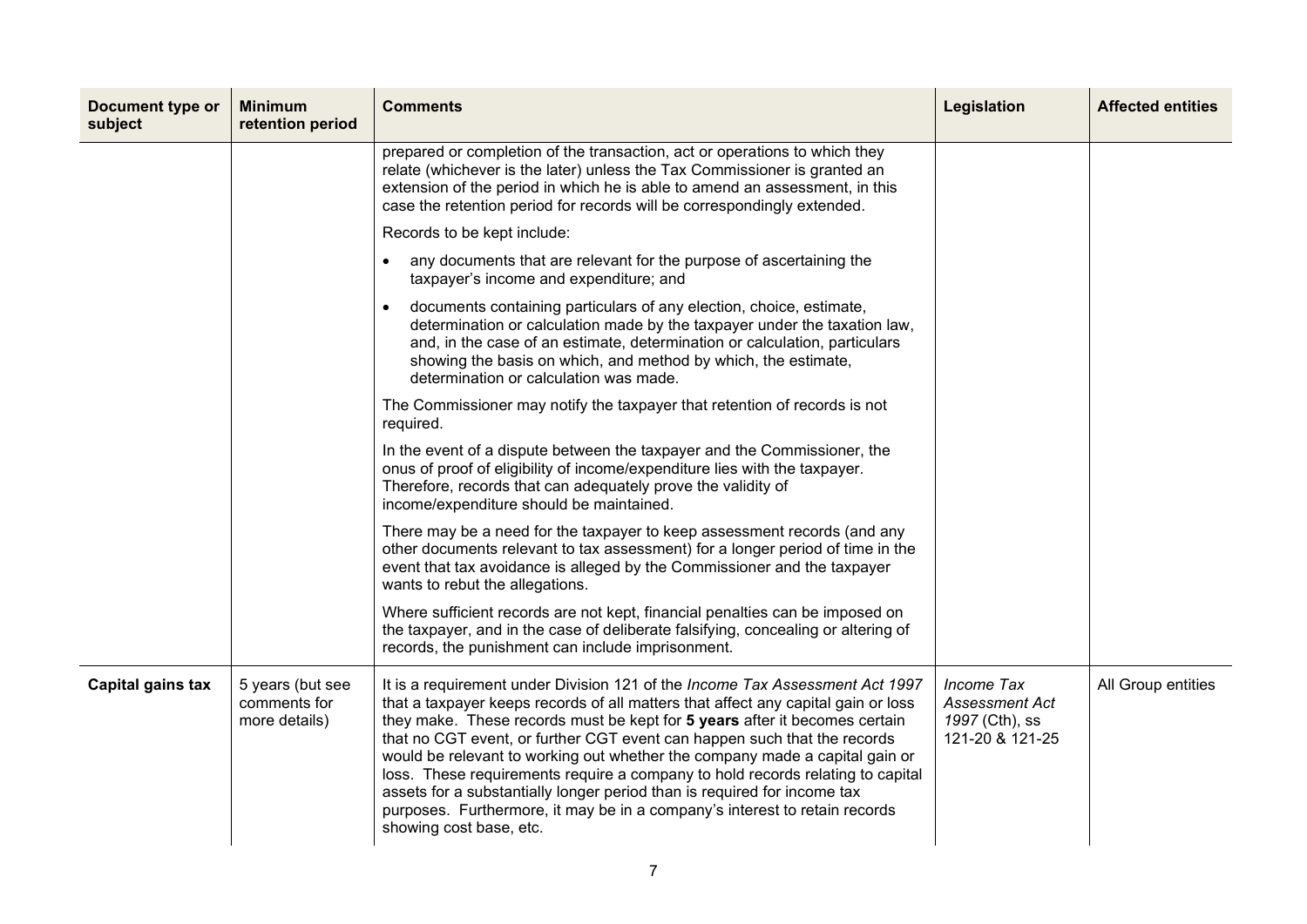| Document type or<br>subject   | <b>Minimum</b><br>retention period                   | <b>Comments</b>                                                                                                                                                                                                                                                                                                                                                                                                                                                                                                                                                                                                                                                                          | Legislation                                                                   | <b>Affected entities</b> |
|-------------------------------|------------------------------------------------------|------------------------------------------------------------------------------------------------------------------------------------------------------------------------------------------------------------------------------------------------------------------------------------------------------------------------------------------------------------------------------------------------------------------------------------------------------------------------------------------------------------------------------------------------------------------------------------------------------------------------------------------------------------------------------------------|-------------------------------------------------------------------------------|--------------------------|
| <b>Fringe benefits</b><br>tax | 5 years                                              | Records must be kept explaining all transactions and other acts engaged in by<br>the employer or any other person that are relevant for the purpose of<br>ascertaining the employer's liability. These records must be retained for a<br>period of 5 years after the completion of the transactions or acts to which they<br>relate.                                                                                                                                                                                                                                                                                                                                                     | <b>Fringe Benefits Tax</b><br><b>Assessment Act</b><br>1986 (Cth), s 132      | All Group entities       |
|                               |                                                      | Where an associate of an employer provides, or arranges for the provision of<br>fringe benefits to or to associates of, employees of the employer, the associate<br>must provide these records to the employer within 21 days and keep their own<br>records for 5 years after the completion of the transaction or acts to which they<br>relate. Associates are defined as including companies that are related to<br>another company.                                                                                                                                                                                                                                                   |                                                                               |                          |
|                               |                                                      | The records required to be retained must be in writing in the English language<br>and be so as to enable the employer's liability under this Act to be readily<br>ascertained.                                                                                                                                                                                                                                                                                                                                                                                                                                                                                                           |                                                                               |                          |
|                               |                                                      | Records do not need to be retained if the Commissioner has notified the<br>employer that such preservation is not required, or if the company has gone<br>into liquidation and has been finally dissolved.                                                                                                                                                                                                                                                                                                                                                                                                                                                                               |                                                                               |                          |
| <b>GST</b>                    | 5 years<br>(but see<br>comments for<br>more details) | An entity which makes a taxable supply, GST-free supply, input taxed supply,<br>taxable importation, creditable acquisition or creditable importation is required<br>to keep records that identify and explain all transactions and acts relevant to<br>that supply, importation, acquisition, dealing or entitlement. In addition, entities<br>must also keep records containing particulars of any elections, choices,<br>estimates, determinations and calculations made under the GST law. The<br>records must be in English, or readily accessible and easily convertible into<br>English, and the records must be in a form such that the GST liability is readily<br>ascertained. | <b>Taxation</b><br><b>Administration Act</b><br>1953 (Cth), Sch 1,<br>s 382-5 | All Group entities       |
|                               |                                                      | Records for GST purposes must be retained for at least 5 years after the<br>completion of the transaction or acts to which the records relate or after making<br>the election, choice, estimate, determination or calculation. However, if the<br>GST law specifies circumstances in which the election, choice, estimate,<br>determination or calculation ceases to have effect, records must be retained for<br>at least 5 years after that cessation.                                                                                                                                                                                                                                 |                                                                               |                          |
|                               |                                                      | Documentation relating to a claim for an input tax credit must be kept for at<br>least 5 years after the date of lodgement of the GST return in which the claim<br>for the input tax credit is made. However, an entity is not required to retain                                                                                                                                                                                                                                                                                                                                                                                                                                        |                                                                               |                          |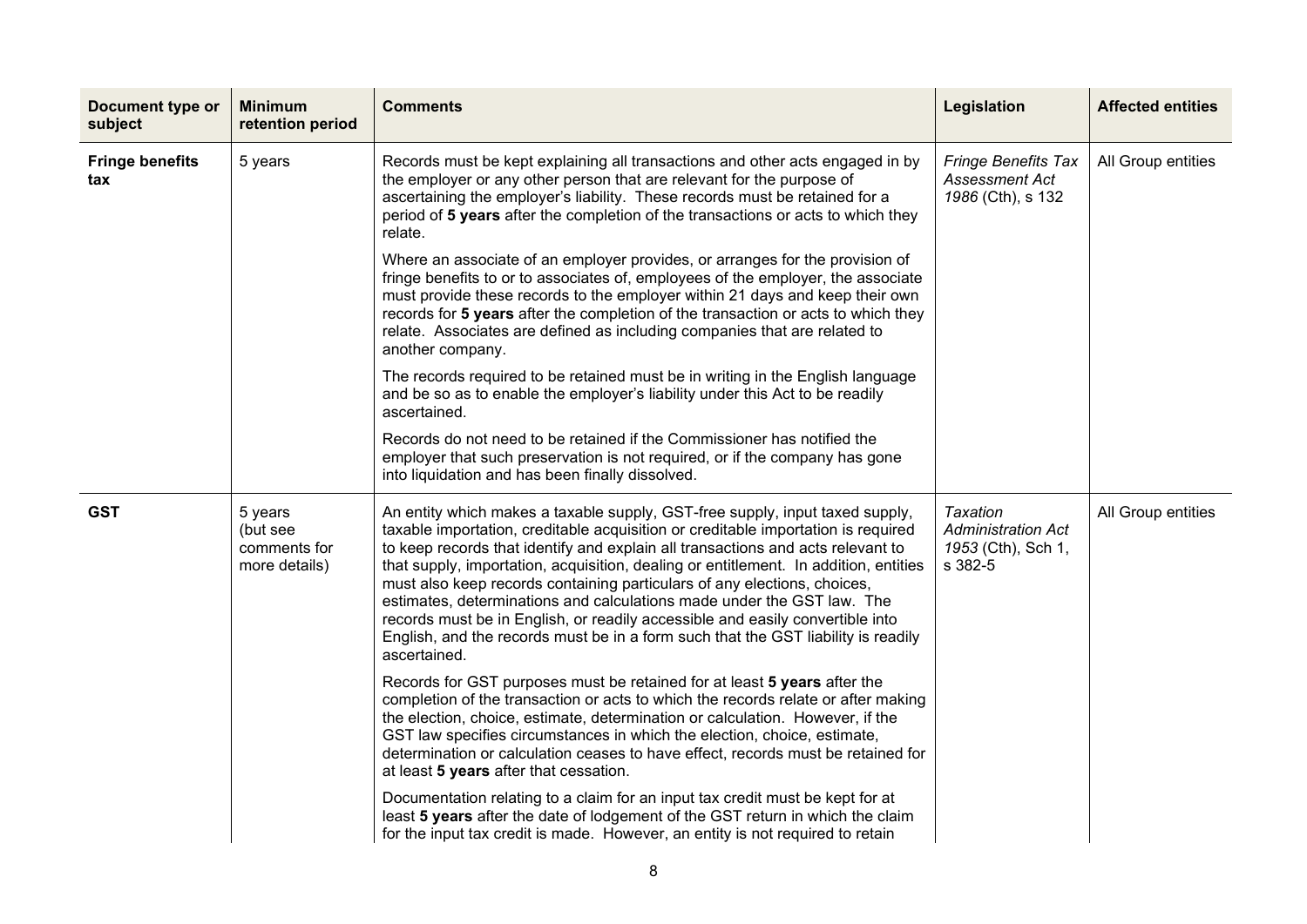| Document type or<br>subject                                                                                                                                 | <b>Minimum</b><br>retention period    | <b>Comments</b>                                                                                                                                                                                                                                                                                                                                                                                                                                                                                                                                                                                                                                                                                                                                                                                                                                                            | Legislation                                  | <b>Affected entities</b> |
|-------------------------------------------------------------------------------------------------------------------------------------------------------------|---------------------------------------|----------------------------------------------------------------------------------------------------------------------------------------------------------------------------------------------------------------------------------------------------------------------------------------------------------------------------------------------------------------------------------------------------------------------------------------------------------------------------------------------------------------------------------------------------------------------------------------------------------------------------------------------------------------------------------------------------------------------------------------------------------------------------------------------------------------------------------------------------------------------------|----------------------------------------------|--------------------------|
|                                                                                                                                                             |                                       | records for GST purposes if the Commissioner of Taxation has notified the<br>entity that retention of the records is not required, or in the case of a company,<br>the company has been finally dissolved.                                                                                                                                                                                                                                                                                                                                                                                                                                                                                                                                                                                                                                                                 |                                              |                          |
| <b>Trade marks</b><br>including all<br>documents about<br>the creation of the<br>trade mark and the<br>application for<br>registration of the<br>trade mark | While the trade<br>mark is registered | The registration of a trade mark is valid for 10 years from its filing date and<br>may be renewed in the 12 month period prior to expiry of the registration.<br>Records relating to the registration and use of trade marks should be kept<br>while the trade mark is registered. The trade mark will remain registered<br>beyond its initial 10 year term for so long as registration fees continue to be<br>paid.                                                                                                                                                                                                                                                                                                                                                                                                                                                       | <b>Trade Marks Act</b><br>1995 (Cth), s 72   | All Group entities       |
| <b>Patents including</b><br>all documents<br>about the<br>application for the<br>patent                                                                     | The life of the<br>patent             | The holder of a patent should retain all records relating to the patented material<br>during the term of the patent, which is 20 years for a standard patent<br>(extendable to up to 25 years in certain circumstances for patents relating to<br>pharmaceutical substances) and 8 years for an innovation patent.<br>The application of a standard patent may be opposed on certain grounds set<br>out in s 59 of the Patents Act 1990 (Cth). While opposition to an application for<br>a standard patent must be initiated within 3 months of the date of<br>advertisement of acceptance of the relevant application, research papers or<br>the patent documents should be retained even when the period of opposition is<br>closed, as a defendant in infringement proceedings may apply by way of<br>counterclaim in the proceedings for the revocation of the patent. | Patents Act 1990<br>(Cth), ss 65, 67 &<br>77 | All Group entities       |
| Copyright                                                                                                                                                   | For the duration<br>of the copyright  | The holder of the copyright should retain all records relating to the copyright<br>material for at least as long as copyright continues to subsist. The term of<br>copyright depends on the type of work or subject matter, and is 70 years in<br>each case, starting from either the date the author of the work died, the year in<br>which the work was made, or the year in which the work was first made public.                                                                                                                                                                                                                                                                                                                                                                                                                                                       | Copyright Act 1968<br>(Cth), ss 33, 93-96    | All Group entities       |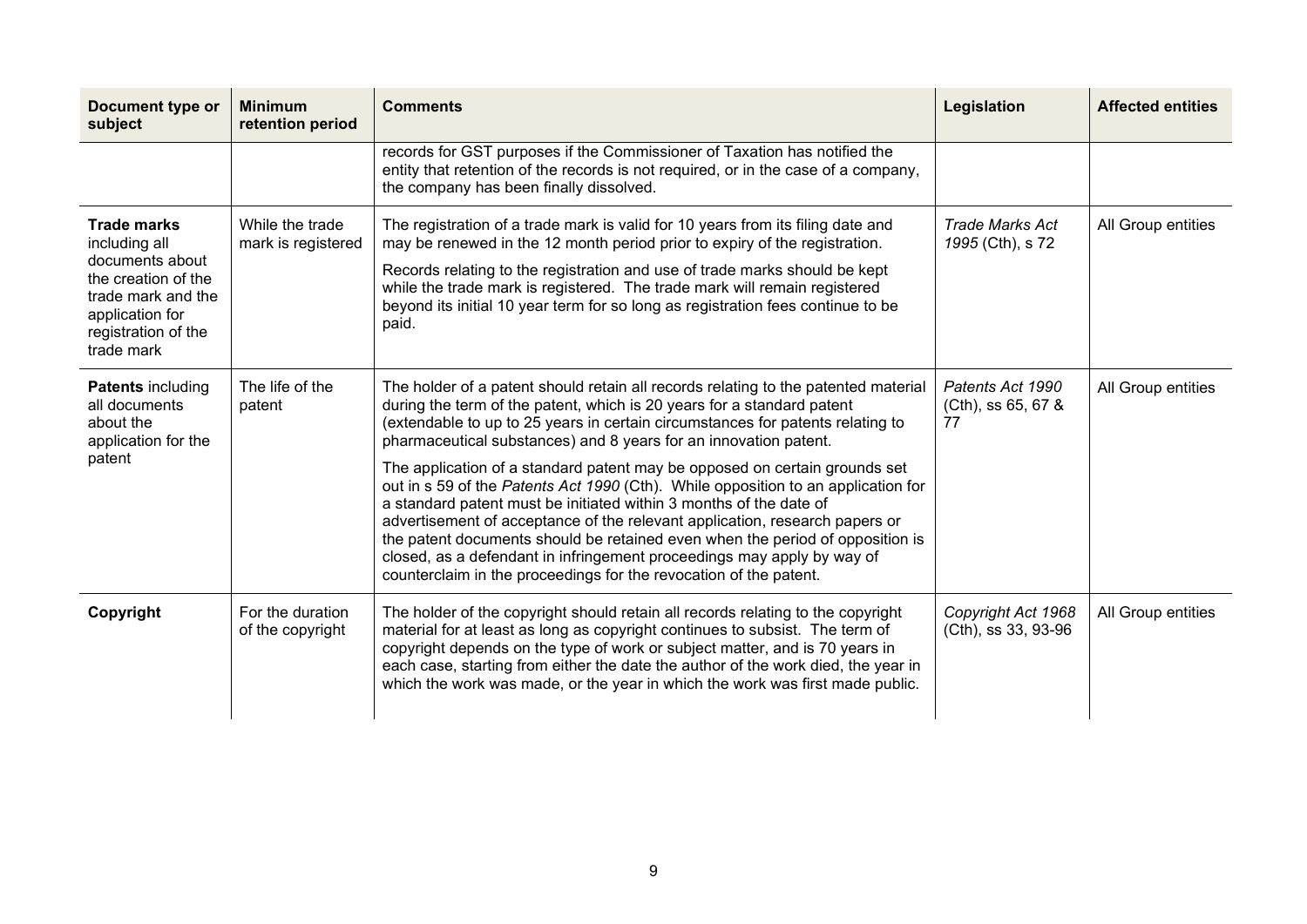| Document type or<br>subject  | <b>Minimum</b><br>retention period | <b>Comments</b>                                                                                                                                                                                                                                                                                                                                                                                                                                                                                                                                                                                                                                                                                                                                                                                                                                                                                                                                                                                                                                                                                                                                                                                                      | <b>Legislation</b>                                                                                                               | <b>Affected entities</b> |
|------------------------------|------------------------------------|----------------------------------------------------------------------------------------------------------------------------------------------------------------------------------------------------------------------------------------------------------------------------------------------------------------------------------------------------------------------------------------------------------------------------------------------------------------------------------------------------------------------------------------------------------------------------------------------------------------------------------------------------------------------------------------------------------------------------------------------------------------------------------------------------------------------------------------------------------------------------------------------------------------------------------------------------------------------------------------------------------------------------------------------------------------------------------------------------------------------------------------------------------------------------------------------------------------------|----------------------------------------------------------------------------------------------------------------------------------|--------------------------|
| <b>Employment</b><br>records | 7 years                            | The records kept by an incorporated employer must include the employee's<br>name, the employer's name and ABN, whether their employment is full-time or<br>part-time, permanent, temporary or casual, the date on which the employee's<br>employment began, overtime details, hours worked, rate of remuneration,<br>bonus details and amounts paid to the employee. Records must also be kept<br>about superannuation contributions and the nature of termination of the<br>employment where applicable.<br>The records must be kept for 7 years after the date the entry was changed. In<br>the case of records relating to liability to make superannuation contributions,<br>these records must be kept for 7 years after the date the entry was changed or<br>the employee's employment terminates, whichever happens first.                                                                                                                                                                                                                                                                                                                                                                                    | Fair Work Act 2009<br>(Cth), s 535<br>Fair Work<br>Regulations 2009<br>(Cth), Subdiv 1 of<br>Div 3 of Pt 3-6;<br>Regulation 3.36 | All Group entities       |
| <b>Payslips</b>              | 7 years                            | An employer must give a pay slip (in either electronic format or hard copy) to<br>each of its employees within 1 working day of paying an amount to the<br>employee in relation to the performance of work.<br>A payslip must contain:<br>the employer's and employee's name;<br>$\bullet$<br>the employer's ABN;<br>$\bullet$<br>the period to which the pay slip relates;<br>$\bullet$<br>the date on which the payment was made;<br>$\bullet$<br>the gross and net amounts; and<br>$\bullet$<br>details of bonuses, loading, allowance, penalty rates, incentive-based<br>$\bullet$<br>payment or other separately identifiable payments.<br>If an amount is deducted from the gross amount of the payment, the pay slip<br>must also include the name, or the name and number, of the fund or account<br>into which the deduction was paid.<br>If the employee is paid hourly, the pay slip must also include the ordinary<br>hourly rate, the number of hours for which the employee was employed at that<br>rate and the amount of the payment made at that rate.<br>If the employee is paid at an annual rate, the pay slip must also include the<br>rate as at the latest date to which the payment relates. | Fair Work Act 2009<br>(Cth), s 536<br>Fair Work<br>Regulations 2009<br>(Cth), reg 3.45 &<br>3.46                                 | All Group entities       |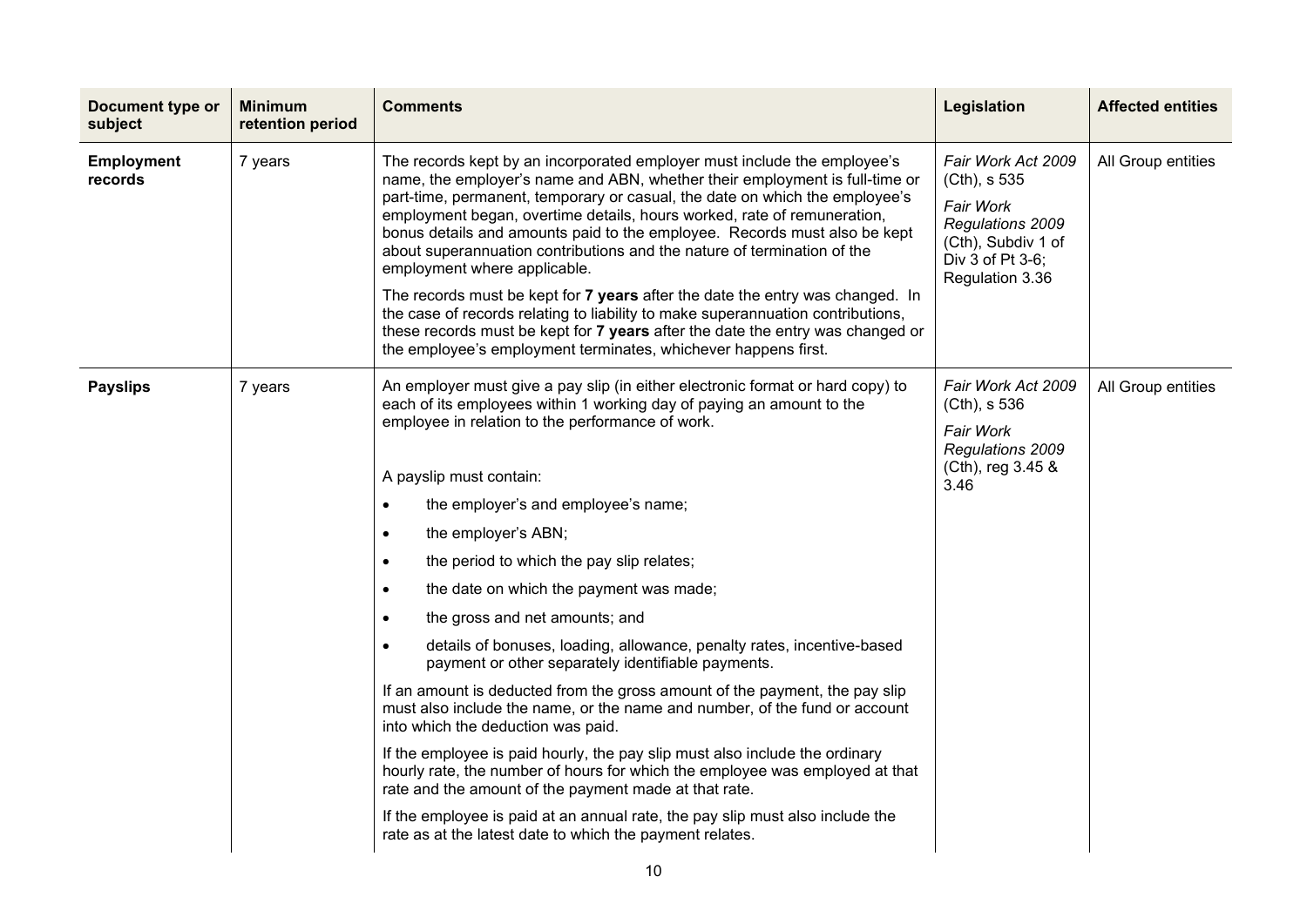| <b>Document type or</b><br>subject                                                                                       | <b>Minimum</b><br>retention period | <b>Comments</b>                                                                                                                                                                                                                                                                                                                                                                                                                                                                                                                                                                                                                                                                                                                                                                                                                                                                                                                                                                                                                                                                           | Legislation                                                                                                                                                                                                                                             | <b>Affected entities</b> |
|--------------------------------------------------------------------------------------------------------------------------|------------------------------------|-------------------------------------------------------------------------------------------------------------------------------------------------------------------------------------------------------------------------------------------------------------------------------------------------------------------------------------------------------------------------------------------------------------------------------------------------------------------------------------------------------------------------------------------------------------------------------------------------------------------------------------------------------------------------------------------------------------------------------------------------------------------------------------------------------------------------------------------------------------------------------------------------------------------------------------------------------------------------------------------------------------------------------------------------------------------------------------------|---------------------------------------------------------------------------------------------------------------------------------------------------------------------------------------------------------------------------------------------------------|--------------------------|
|                                                                                                                          |                                    | If the employer is required to make superannuation contributions for the benefit<br>of the employee, the pay slip must also include the amount of each contribution<br>that the employer made during the period and the name and/ or number of any<br>fund to which the contribution was made, or if the contributions have not been<br>made at the time the payslip is issued, the same details of the contributions<br>that will be made.                                                                                                                                                                                                                                                                                                                                                                                                                                                                                                                                                                                                                                               |                                                                                                                                                                                                                                                         |                          |
|                                                                                                                          |                                    | While there is no express requirement to keep copies of payslips for a<br>particular period, retaining a copy of payment slips will assist employers in<br>meeting their general record retention requirements for employee records.<br>Accordingly we suggest that copies of payslips should be retained for 7 years<br>as well.                                                                                                                                                                                                                                                                                                                                                                                                                                                                                                                                                                                                                                                                                                                                                         |                                                                                                                                                                                                                                                         |                          |
| Annual leave,<br>personal (sick<br>and carer's)<br>leave, and other<br>leave (excluding<br><b>Long Service</b><br>Leave) | 7 years                            | Records of leave taken by employees must be kept by incorporated employers.<br>The records that must be kept include any leave taken by the employee and<br>the balance of the employee's entitlement to that leave from time to time. If the<br>employee has elected to forgo an entitlement to take an amount of annual<br>leave, a copy of the employee's written election to forgo an amount of annual<br>leave and a record of the rate of payment for the amount of annual leave<br>forgone and when the payment was made must also be kept.<br>Records must be kept for 7 years after the last date on which the entry was<br>made or changed.                                                                                                                                                                                                                                                                                                                                                                                                                                     | Fair Work Act 2009<br>(Cth), s 535<br>Fair Work<br>Regulations 2009<br>(Cth), reg 3.36                                                                                                                                                                  | All Group entities       |
| Long service<br>leave                                                                                                    | Various<br>(see comments)          | Records retention requirements for long service leave are set at the State and<br>Territory level. Each such law has some particular items which must be<br>retained and the retention period may vary.<br>All States and Territories: Generally, the employer must keep the personal<br>information of the employee, employment status, ordinary wages, number of<br>hours worked per week, date of commencement as an employee, usage of<br>annual leave, accrued long service leave, long service leave periods, any<br>payments in lieu of long service leave and date of cessation of employment.<br>New South Wales: A long service leave record in a form approved by the<br>Minister must be kept for at least 6 years after the last entry.<br>Victoria: A long service leave record must be kept for at least 7 years after the<br>employee to whom the record relates dies or stops working for the company.<br>Queensland: Records containing particulars of employees' total hours worked<br>since the start of their long service leave entitlement period must be kept for | Long Service Leave<br>Act 1955 (NSW), s<br>8<br>Long Service Leave<br>Act 2018 (Vic), s<br>37(3)<br><b>Industrial Relations</b><br>Act 2016 (Qld), s<br>339, 340<br>Long Service Leave<br>Act 1987 (SA), s 10<br>Long Service Leave<br>Act 1958 (WA), s | All Group entities       |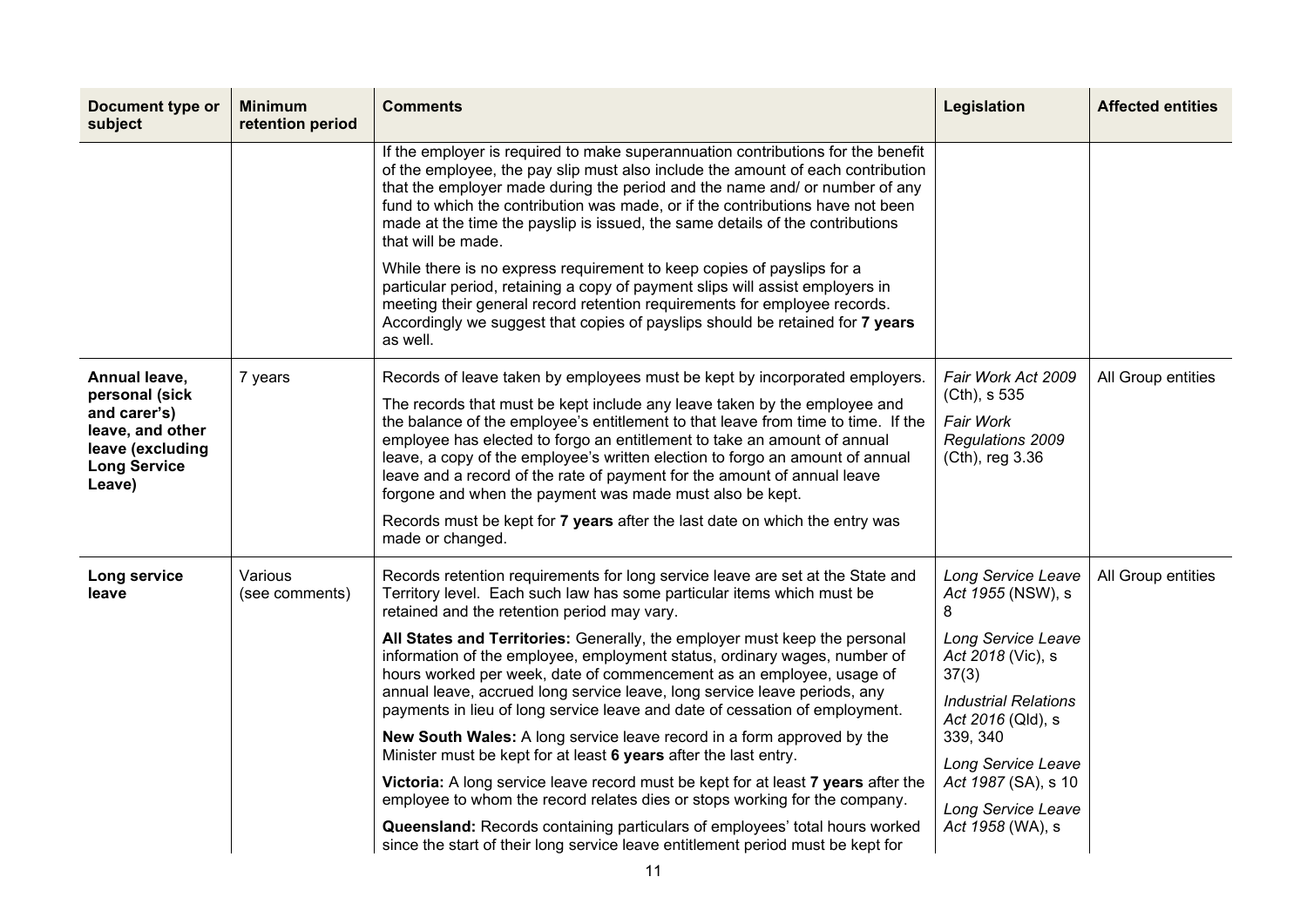| Document type or<br>subject | <b>Minimum</b><br>retention period | <b>Comments</b>                                                                                                                                                                                                                                                                                                                                                                                                                                                                                                                                                                                                                                                                                                                                                                                                                                                                                                                                                                                                                                                                                                                                                                                                                                                                                                                                                                                                                                                                             | Legislation                                                                                                                                                                                                                                                                        | <b>Affected entities</b> |
|-----------------------------|------------------------------------|---------------------------------------------------------------------------------------------------------------------------------------------------------------------------------------------------------------------------------------------------------------------------------------------------------------------------------------------------------------------------------------------------------------------------------------------------------------------------------------------------------------------------------------------------------------------------------------------------------------------------------------------------------------------------------------------------------------------------------------------------------------------------------------------------------------------------------------------------------------------------------------------------------------------------------------------------------------------------------------------------------------------------------------------------------------------------------------------------------------------------------------------------------------------------------------------------------------------------------------------------------------------------------------------------------------------------------------------------------------------------------------------------------------------------------------------------------------------------------------------|------------------------------------------------------------------------------------------------------------------------------------------------------------------------------------------------------------------------------------------------------------------------------------|--------------------------|
|                             |                                    | 6 years from the date of last entry.<br>South Australia: Long service leave records must be kept throughout the<br>period of the worker's service and for at least 3 years after the termination of<br>that service. If a payment is made to a worker in lieu of long service leave, a<br>written record of the agreement must kept for at least 3 years after the<br>payment is made.<br>Western Australia: Long service leave records are to be kept during the<br>employment of the employee and for not less than 7 years thereafter.<br>Tasmania: Long service leave records must be kept but no time period is<br>specified. Regulation 7 of the Long Service Leave Regulations 2017 (Tas)<br>prescribes the form in which the long service leave records must be kept. It is<br>recommended that such records be kept for at least 6 years after the<br>termination of an employee's employment.<br>Australian Capital Territory: Long service leave records must be kept in the<br>case of death of an employee, for a period of 7 years after the date on which<br>all moneys owing to the employee's legal personal representatives are paid,<br>and in any other case for a period of 7 years after termination.<br>Northern Territory: Leave records must be kept for a period of 3 years after<br>termination of employment, and in the case of death of an employee, 6 years<br>after the date on which all moneys owing to the employee's legal<br>representatives are paid. | 26<br>Long Service Leave<br>Act 1976 (Tas), s<br>18<br>Long Service Leave<br>Act 1976 (ACT), s<br>12(2)<br>Long Service Leave<br>Act 1981 (NT) s 14                                                                                                                                |                          |
| Workers'<br>compensation    | Various<br>(see comments)          | Records retention requirements for workers' compensation claims are set at<br>the State and Territory level. Each such law has some particular items which<br>must be retained and the retention period may vary.<br>All States and Territories: in general, the following information should be<br>included: notice of injury, certificate of currency of insurance, wages and<br>earnings paid by the employer.<br>New South Wales: Correct records of all wages paid to employees, and of the<br>trade, occupation or calling of each worker, and any other such matters<br>prescribed by the regulations must be kept in good order and condition for at<br>least 5 years after the last entry was made in the record. Note these records<br>may be combined with other wage records required to be kept under any other<br>Acts.<br>Queensland: Documents about workers must be kept for at least 3 financial                                                                                                                                                                                                                                                                                                                                                                                                                                                                                                                                                                          | <b>Workers</b><br><b>Compensation Act</b><br>1987 (NSW), s 174;<br><b>Workers</b><br>Compensation<br>Regulation 2010<br>(NSW), reg 179<br><b>Workers</b><br>Compensation and<br><b>Rehabilitation Act</b><br>2003 (Qld), s 532D;<br>Workers'<br>Compensation and<br>Rehabilitation | All Group entities       |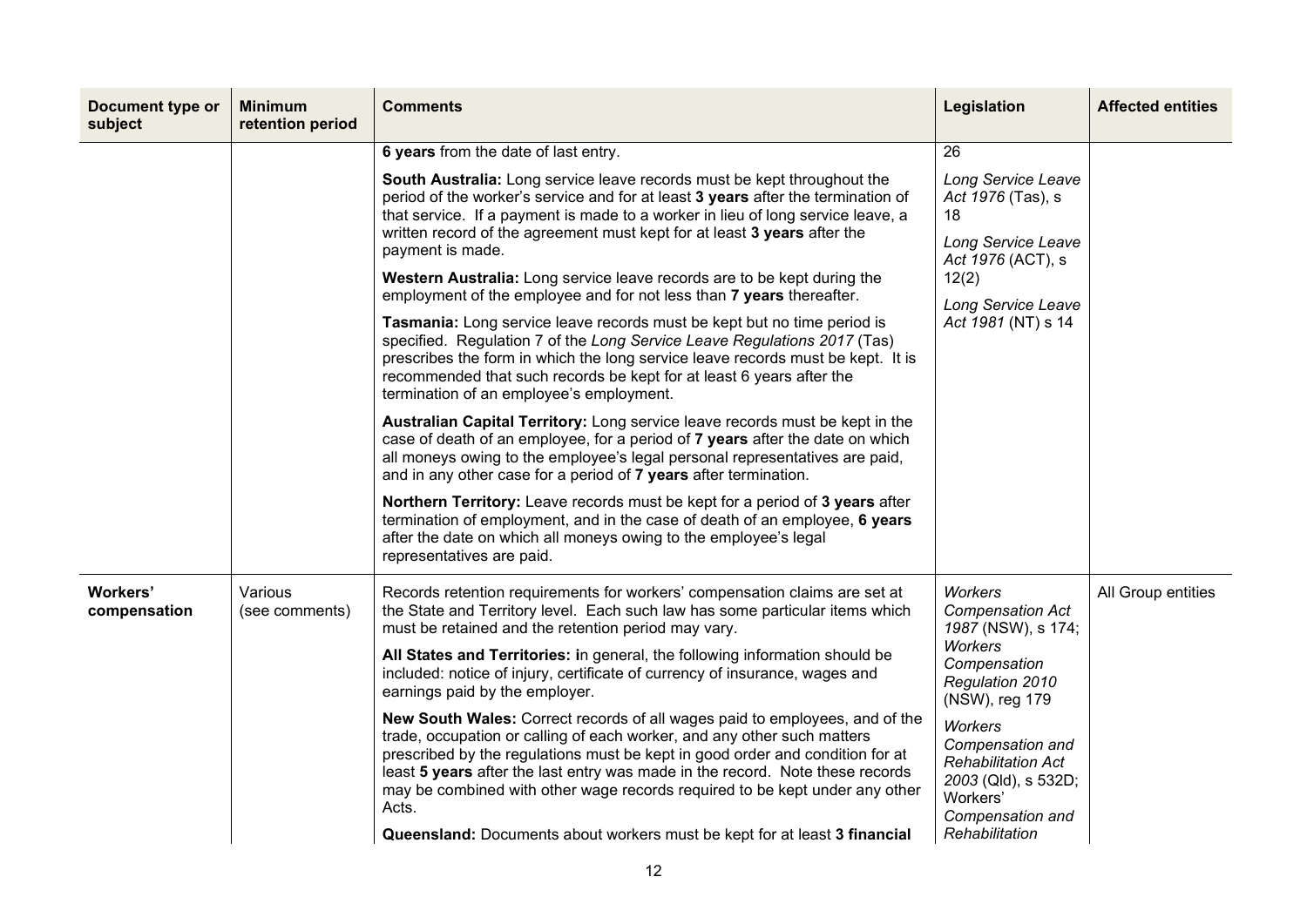| Document type or<br>subject                     | <b>Minimum</b><br>retention period | <b>Comments</b>                                                                                                                                                                                                                                                                                                                                                                                                                                                                                                                                                                                                                                                                                                                                                                                                                                                                                                                                                                                                                                                                                                                                                                                                                                                                                                                                                                                                                                                                                                                                                                                                                              | Legislation                                                                                                                                                                                                                                                                                                                                                                                                                              | <b>Affected entities</b> |
|-------------------------------------------------|------------------------------------|----------------------------------------------------------------------------------------------------------------------------------------------------------------------------------------------------------------------------------------------------------------------------------------------------------------------------------------------------------------------------------------------------------------------------------------------------------------------------------------------------------------------------------------------------------------------------------------------------------------------------------------------------------------------------------------------------------------------------------------------------------------------------------------------------------------------------------------------------------------------------------------------------------------------------------------------------------------------------------------------------------------------------------------------------------------------------------------------------------------------------------------------------------------------------------------------------------------------------------------------------------------------------------------------------------------------------------------------------------------------------------------------------------------------------------------------------------------------------------------------------------------------------------------------------------------------------------------------------------------------------------------------|------------------------------------------------------------------------------------------------------------------------------------------------------------------------------------------------------------------------------------------------------------------------------------------------------------------------------------------------------------------------------------------------------------------------------------------|--------------------------|
|                                                 |                                    | years after the last entry is made. An employer must keep the time and wages<br>book, the register of employees, and documents required to be kept under a<br>law of the Commonwealth such as group certificates.<br>Victoria: A register of injuries must be kept in a readily accessible place.<br>ACT: A register of injuries must be kept in a readily accessible place. Worker's<br>compensation records must be kept for at least 5 years after the day the<br>record is made.<br>Western Australia: A valid certificate of currency for a workers compensation<br>insurance policy must be kept and available for inspection.<br>Northern Territory: Full and correct records of wages paid to, and the trade<br>occupation or calling of, workers must be kept for 7 years.<br>Tasmania: Records including the names of all workers, wages paid to those<br>workers, their trade or occupation, notices of injury or claims for compensation<br>must be kept for 7 years from the date the worker ceases to be employed or,<br>in the case of a notice of injury or claim for compensation, for 7 years from the<br>date of receipt of the notice or claim.<br>Other records: Under each State and Territory's workers' compensation<br>regime, there is also a general obligation to create a variety of records relating<br>to an employee's injury and the management of that injury. There are,<br>however, no specific obligations that detail how long those records should be<br>retained. Generally, it is recommended that employers retain such records for<br>no less than 7 to 10 years after termination of employment. | Regulation 2014<br>(Qld), reg 147<br>Workplace Injury<br>Rehabilitation and<br><b>Compensation Act</b><br>2013 (Vic), s 17<br><b>Workers</b><br><b>Compensation Act</b><br>1951 (ACT), s 200A<br>Workers'<br><b>Compensation And</b><br><b>Injury Management</b><br>Act 1981 (WA), s<br>160(7)<br><b>Return to Work Act</b><br>2015 (NT), s 130<br><b>Workers</b><br>Rehabilitation and<br><b>Compensation Act</b><br>1988 (Tas), s 153A |                          |
| <b>OH&amp;S: notifiable</b><br>incident records | 5 years                            | A record of each "notifiable incident" must be kept. A notifiable incident exists<br>when the incident results in death, serious injury or illness, or an incident that<br>exposes a person to a serious risk to a person's health or safety emanating<br>from an immediate or imminent exposure to certain stated risks.                                                                                                                                                                                                                                                                                                                                                                                                                                                                                                                                                                                                                                                                                                                                                                                                                                                                                                                                                                                                                                                                                                                                                                                                                                                                                                                    | Work Health and<br>Safety Act 2011<br>(Cth), section 38<br>Work Health and<br>Safety Act 2011<br>(NSW), section 38<br>Work Health and<br>Safety Act 2011<br>(Qld), section 38<br>Work Health and<br>Safety Act 2012                                                                                                                                                                                                                      | All Group entities       |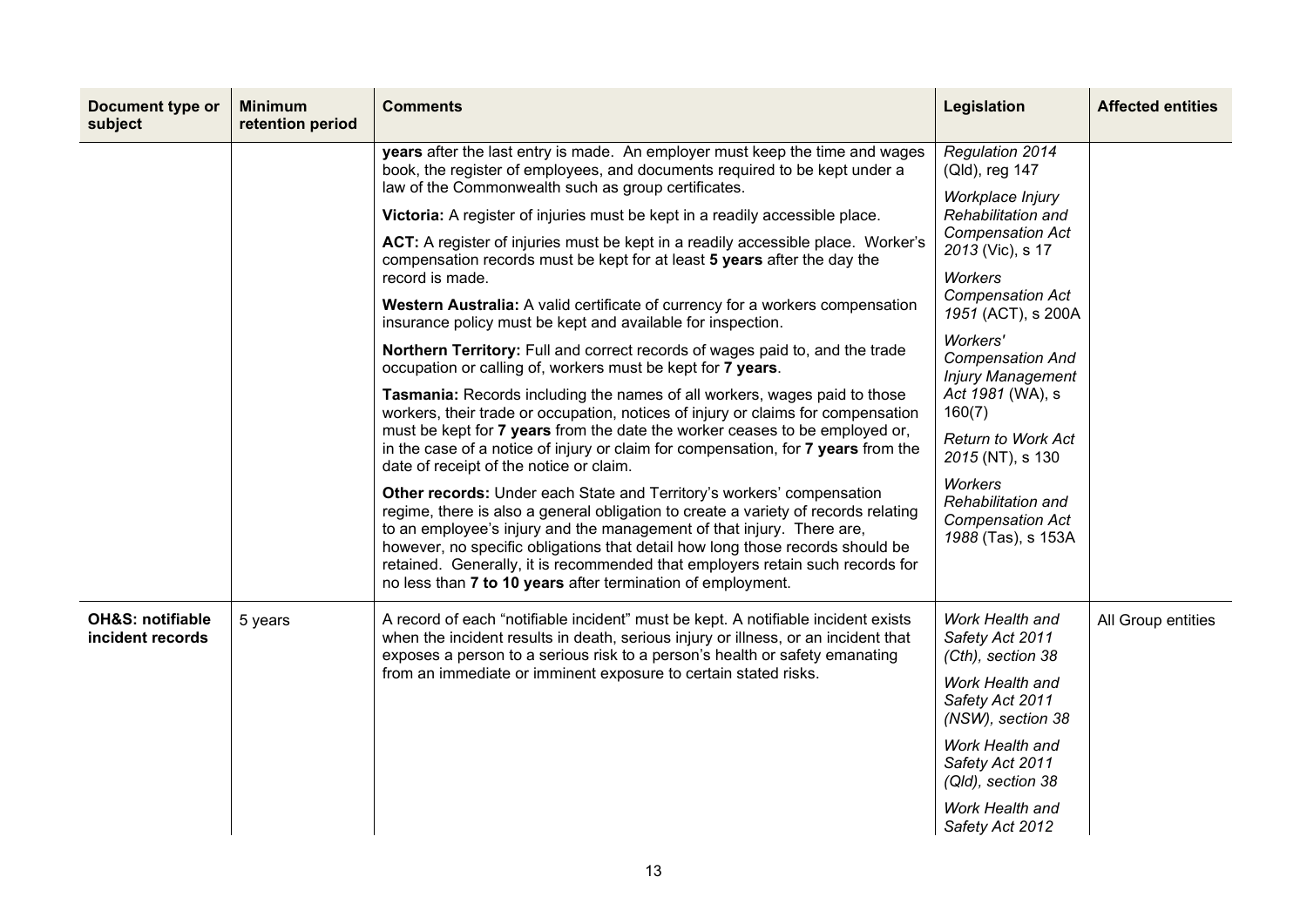| Document type or<br>subject | <b>Minimum</b><br>retention period | <b>Comments</b> | Legislation                                                               | <b>Affected entities</b> |
|-----------------------------|------------------------------------|-----------------|---------------------------------------------------------------------------|--------------------------|
|                             |                                    |                 | (Tas), section 38                                                         |                          |
|                             |                                    |                 | Work Health and<br>Safety Act 2012<br>(SA), section 38                    |                          |
|                             |                                    |                 | Work Health and<br>Safety Act 2011<br>(ACT), section 38                   |                          |
|                             |                                    |                 | Work Health and<br>Safety Act 2012<br>(NT), section 38                    |                          |
|                             |                                    |                 | Occupational<br><b>Health and Safety</b><br>Act 2004 (Vic),<br>section 38 |                          |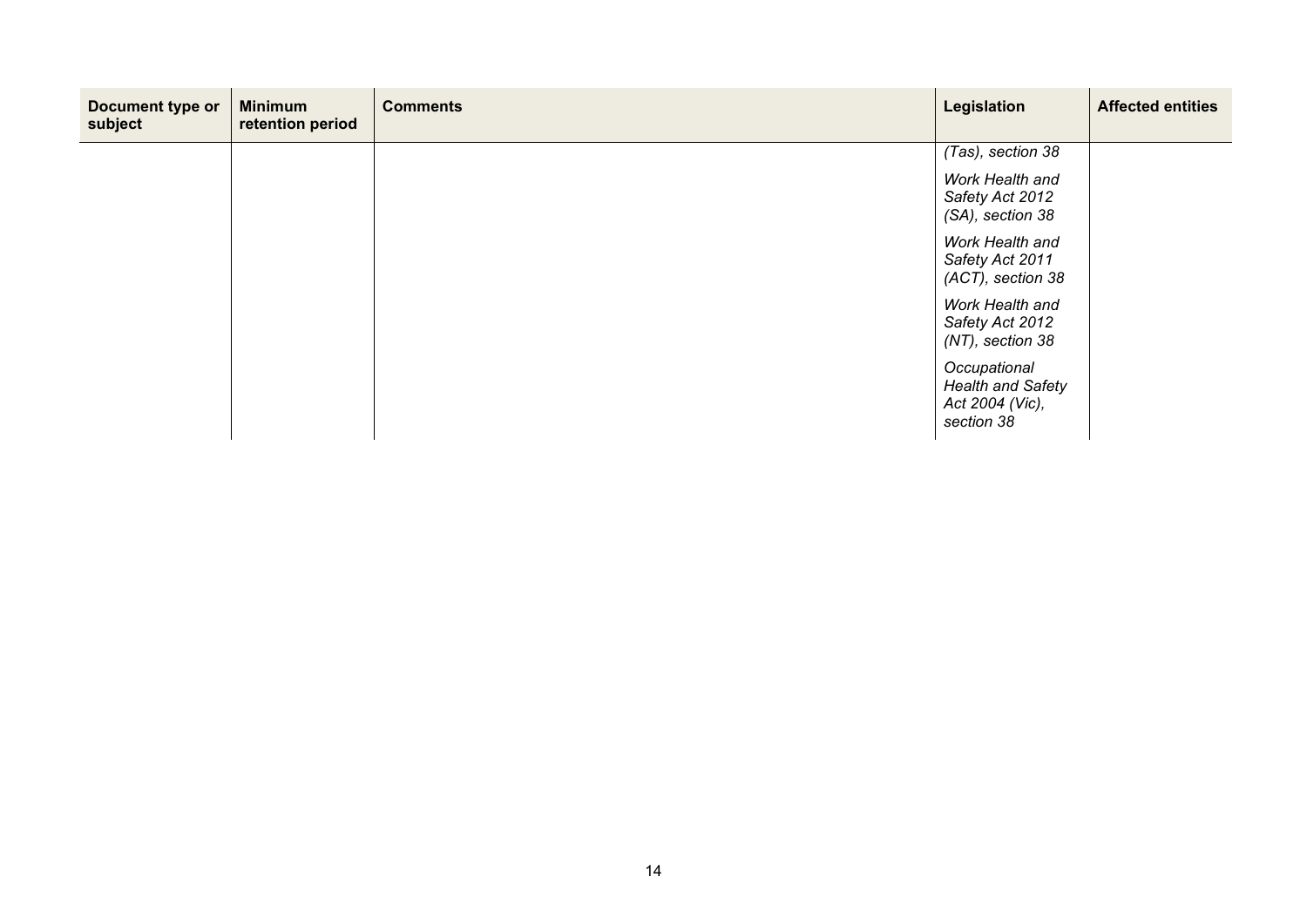| <b>Document type or</b><br>subject    | <b>Minimum</b><br>retention period | <b>Comments</b>                                                                                                                                                                                                                                                               |                                                                                                                 | Legislation                                                                                                                                                                                                                                                                                                                                                                                                                                                                                                                                                                                                                                                                                                                                                                                                                                                                         | <b>Affected entities</b>                                                                                                                                                                                                                                                                                                           |                           |
|---------------------------------------|------------------------------------|-------------------------------------------------------------------------------------------------------------------------------------------------------------------------------------------------------------------------------------------------------------------------------|-----------------------------------------------------------------------------------------------------------------|-------------------------------------------------------------------------------------------------------------------------------------------------------------------------------------------------------------------------------------------------------------------------------------------------------------------------------------------------------------------------------------------------------------------------------------------------------------------------------------------------------------------------------------------------------------------------------------------------------------------------------------------------------------------------------------------------------------------------------------------------------------------------------------------------------------------------------------------------------------------------------------|------------------------------------------------------------------------------------------------------------------------------------------------------------------------------------------------------------------------------------------------------------------------------------------------------------------------------------|---------------------------|
| <b>Claims: contracts</b><br>and deeds | Various                            | Limitation periods for contracts and deeds<br>follows:<br><b>State/ Territory</b><br><b>New South Wales</b><br>Victoria<br>Queensland<br>South Australia<br>Tasmania<br>Western Australia<br><b>ACT</b><br>Northern Territory<br>and then add the relevant limitation period. | <b>Simple Contracts</b><br>6 years<br>6 years<br>6 years<br>6 years<br>6 years<br>6 years<br>6 years<br>3 years | The various state and territory laws provide limits to the time in which legal<br>action arising out of contractual relations may be taken. These limits, which<br>run from the date on which a cause of action first accrues to the plaintiff, are as<br><b>Deeds</b><br>12 years<br>15 years<br>12 years<br>15 years<br>12 years<br>12 years<br>12 years<br>12 years<br>In deciding how long a contract (and related documents) should be kept, the<br>statutory limitation period calculated as running from the date the contract was<br>entered should not be relied upon. This is because for contracts, the limitation<br>period, accrues from the date of breach and not the date the contract was<br>entered. Therefore, it is necessary to consider the length of time it takes for a<br>contract to be fully discharged (because after this, breach can no longer occur) | Limitation Act 1969<br>(NSW)<br>Limitations of<br>Actions Act 1958<br>(Vic)<br>Limitations of<br>Actions Act 1974<br>(QId)<br>Limitation of<br>Actions Act 1936<br>(SA)<br><b>Limitation Act 1974</b><br>(Tas)<br><b>Limitations Act</b><br>2005 (WA)<br><b>Limitation Act 1985</b><br>(ACT)<br><b>Limitation Act 1981</b><br>(NT) | <b>All Group Entities</b> |
| <b>Claims: torts</b>                  | Various                            | for other torts. In the Northern Territory 3 years applies to all torts.                                                                                                                                                                                                      |                                                                                                                 | The limitations periods for torts vary depending on whether the tort is one of<br>personal injury or otherwise. The relevant periods in Queensland, South<br>Australia, Western Australia and the ACT are 3 years for personal injury and 6<br>years for other torts. In Victoria, Tasmania and New South Wales the relevant<br>periods are 3 years from the date on which the cause of action is discoverable<br>or 12 years from the date of the act or omission for personal injury and 6 years<br>Generally, an action in tort (such as negligence) accrues only when damage is                                                                                                                                                                                                                                                                                                 | <b>Limitation Act 1969</b><br>(NSW)<br>Limitations of<br>Actions Act 1958<br>(Vic)<br>Limitations of<br>Actions Act 1974                                                                                                                                                                                                           | All Group entities        |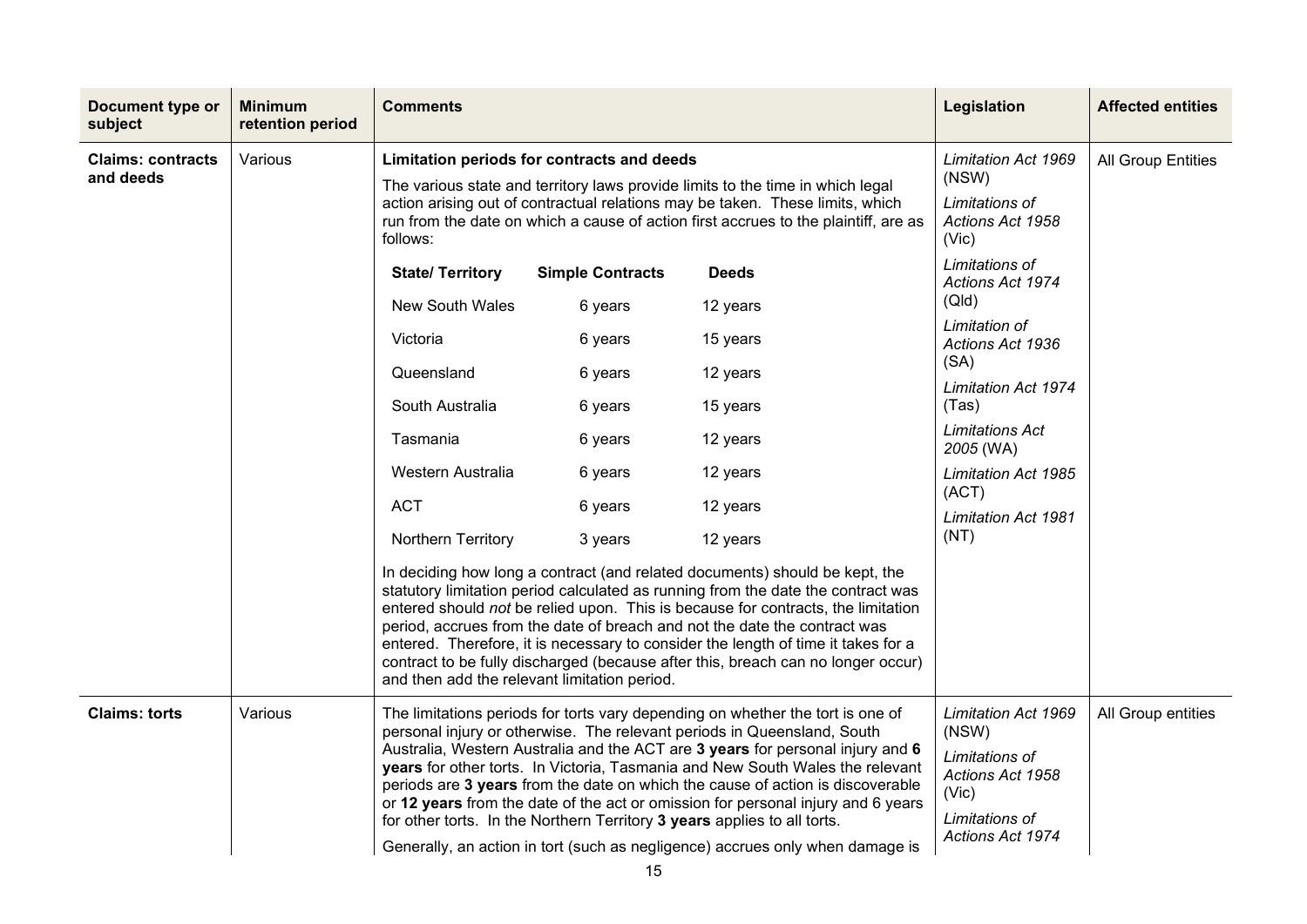| Document type or<br>subject                  | <b>Minimum</b><br>retention period | <b>Comments</b>                                                                                                                                                                                                                                                                                                                                                                                                                                                                                                                                                                                                                                                                                                                                       | Legislation                                                                                                                                                                                            | <b>Affected entities</b> |
|----------------------------------------------|------------------------------------|-------------------------------------------------------------------------------------------------------------------------------------------------------------------------------------------------------------------------------------------------------------------------------------------------------------------------------------------------------------------------------------------------------------------------------------------------------------------------------------------------------------------------------------------------------------------------------------------------------------------------------------------------------------------------------------------------------------------------------------------------------|--------------------------------------------------------------------------------------------------------------------------------------------------------------------------------------------------------|--------------------------|
|                                              |                                    | suffered, and accordingly the limitation period starts running when the damage<br>is sustained, even if the plaintiff is unaware of the damage. However, the start<br>date can vary depending on the circumstances of the case and caution should<br>be exercised when determining the period.<br>In anticipation of litigation, documents that relate to potential actions in tort<br>should be retained for at least the estimated time taken for the damage to<br>manifest itself, plus the relevant limitation period.                                                                                                                                                                                                                            | (QId)<br>Limitation of<br>Actions Act 1936<br>(SA)<br><b>Limitation Act 1974</b><br>(Tas)<br>Limitations Act<br>2005 (WA)<br><b>Limitation Act 1985</b><br>(ACT)<br><b>Limitation Act 1981</b><br>(NT) |                          |
| Claims:<br>competition and<br>related issues | Various                            | A person who suffers loss or damage by conduct of another person that was<br>done in contravention of:<br>any of the provisions of Part IV (Restrictive trade practices);<br>(a)<br>any of the provisions of Part IVB (Industry codes); or<br>(b)<br>section 60C or 60K (carbon tax laws),<br>(c)<br>of the Competition and Consumer Act 2010 (Cth) can commence proceedings<br>to recover that loss or damage within 6 years after the date on which the<br>cause of action that relates to the conduct accrued.<br>The limitation period for a personal injury claim under Part VIB is the first to<br>expire of 3 years from the date when the cause of action is discoverable or 12<br>years from the time of the act or omission causing injury. | Competition and<br>Consumer Act 2010<br>(Cth)                                                                                                                                                          | All Group entities       |
| <b>Claims: consumer</b><br>protection        | 6 years                            | A person who suffers loss or damage by conduct of another person that was<br>done in contravention of any of the consumer protection provisions of Chapter<br>2 or 3 of the Australian Consumer Law (found in Schedule 2 to the Competition<br>and Consumer Act 2010 (Cth)) can commence proceedings to recover that<br>loss or damage within 6 years after the date on which the cause of action that<br>relates to the conduct accrued.                                                                                                                                                                                                                                                                                                             | Competition and<br>Consumer Act 2010<br>(Cth)                                                                                                                                                          |                          |
| <b>Claims: product</b><br>liability          | Various                            | The length of time for which such documents should be kept depends on the<br>nature of the product sold and when it is likely that product liability issues may<br>arise, considering the expected time for the damage caused by the product to                                                                                                                                                                                                                                                                                                                                                                                                                                                                                                       | Competition and<br>Consumer Act 2010<br>(Cth)                                                                                                                                                          | All Group entities       |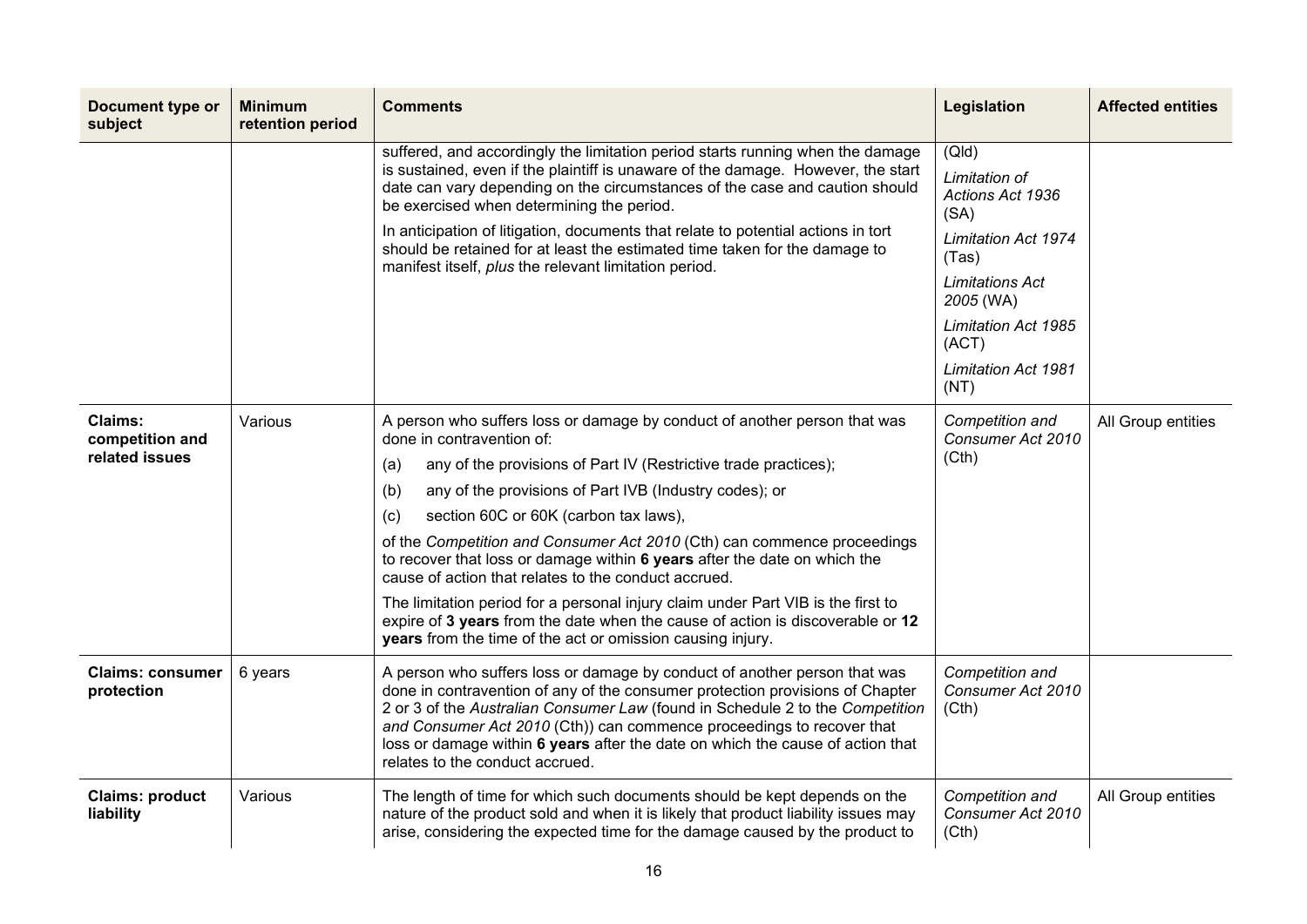| Document type or<br>subject         | <b>Minimum</b><br>retention period | <b>Comments</b>                                                                                                                                                                                                                                                                                                                                                                                                                                                                                                                             | <b>Legislation</b>                                                              | <b>Affected entities</b> |
|-------------------------------------|------------------------------------|---------------------------------------------------------------------------------------------------------------------------------------------------------------------------------------------------------------------------------------------------------------------------------------------------------------------------------------------------------------------------------------------------------------------------------------------------------------------------------------------------------------------------------------------|---------------------------------------------------------------------------------|--------------------------|
|                                     |                                    | manifest, in addition to the relevant limitation period.                                                                                                                                                                                                                                                                                                                                                                                                                                                                                    |                                                                                 |                          |
|                                     |                                    | If the damage caused by a defect in the product would manifest within a short<br>period of time, then a short document retention time may suffice. Under<br>section 143 of the Australian Consumer Law, a person may commence a<br>defective goods action within 3 years after they become aware of the loss or<br>damage, the safety defect and the identity of the person who manufactured the<br>goods. However the claim cannot be brought more than 10 years after the<br>supply by the manufacturer of the allegedly defective goods. |                                                                                 |                          |
| Claims: unfair<br>dismissal         | 7 years after<br>termination       | Given the range of claims an employee may make, such as unfair dismissal,<br>unfair contract, claims for loss of wages or breach of awards, we recommend<br>retaining employee related documents for a minimum of 7 years after<br>termination.                                                                                                                                                                                                                                                                                             | Fair Work Act 2009<br>(Cth)                                                     | All Group entities       |
| <b>Document</b><br>destruction laws | Indefinite                         | Documents which may be relevant to current or potential legal cases must not<br>be destroyed or tampered with.                                                                                                                                                                                                                                                                                                                                                                                                                              | Crimes Act 1914<br>(Cth), section 39                                            | All Group entities       |
|                                     |                                    |                                                                                                                                                                                                                                                                                                                                                                                                                                                                                                                                             | Crimes Act 1958<br>(Vic), section 255                                           |                          |
|                                     |                                    |                                                                                                                                                                                                                                                                                                                                                                                                                                                                                                                                             | Crimes Act 1900<br>(NSW), section 317                                           |                          |
|                                     |                                    |                                                                                                                                                                                                                                                                                                                                                                                                                                                                                                                                             | Criminal Code 1899<br>(Qld), section 129                                        |                          |
|                                     |                                    |                                                                                                                                                                                                                                                                                                                                                                                                                                                                                                                                             | <b>Criminal Code Act</b><br><b>Compilation Act</b><br>1913 (WA), section<br>132 |                          |
|                                     |                                    |                                                                                                                                                                                                                                                                                                                                                                                                                                                                                                                                             | <b>Criminal Law</b><br><b>Consolidation Act</b><br>1935 (SA), section<br>243    |                          |
|                                     |                                    |                                                                                                                                                                                                                                                                                                                                                                                                                                                                                                                                             | <b>Criminal Code Act</b><br>1924 (Tas), section<br>99                           |                          |
|                                     |                                    |                                                                                                                                                                                                                                                                                                                                                                                                                                                                                                                                             | <b>Criminal Code Act</b><br>1983 (NT), section<br>102                           |                          |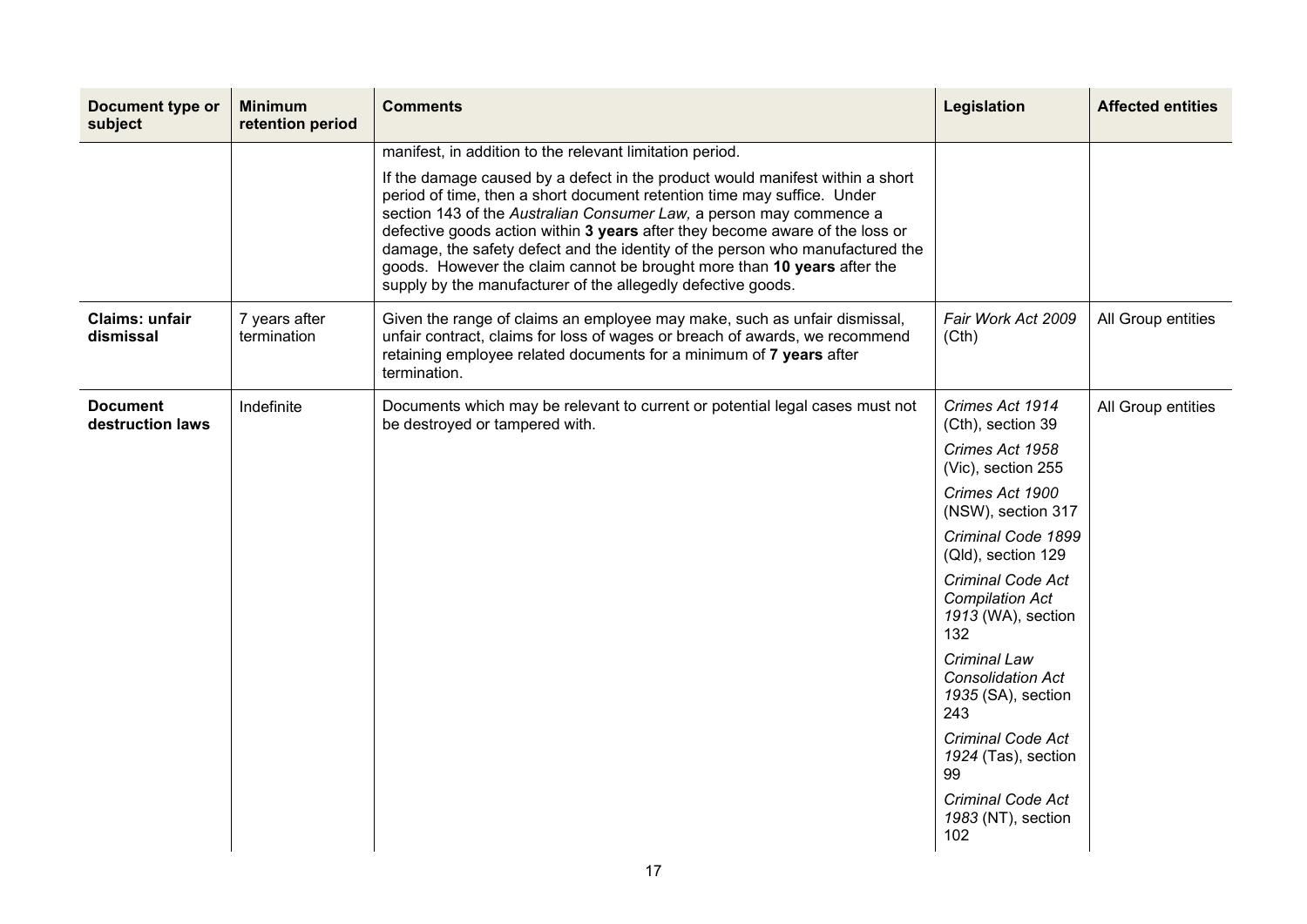| Document type or<br>subject | <b>Minimum</b><br>retention period | <b>Comments</b>                                                                                         | Legislation            | <b>Affected entities</b> |
|-----------------------------|------------------------------------|---------------------------------------------------------------------------------------------------------|------------------------|--------------------------|
| Spam                        | Indefinite                         | Documents which contain consents received from recipients of commercial<br>messages should be retained. | Spam Act 2003<br>(Cth) | All Group entities       |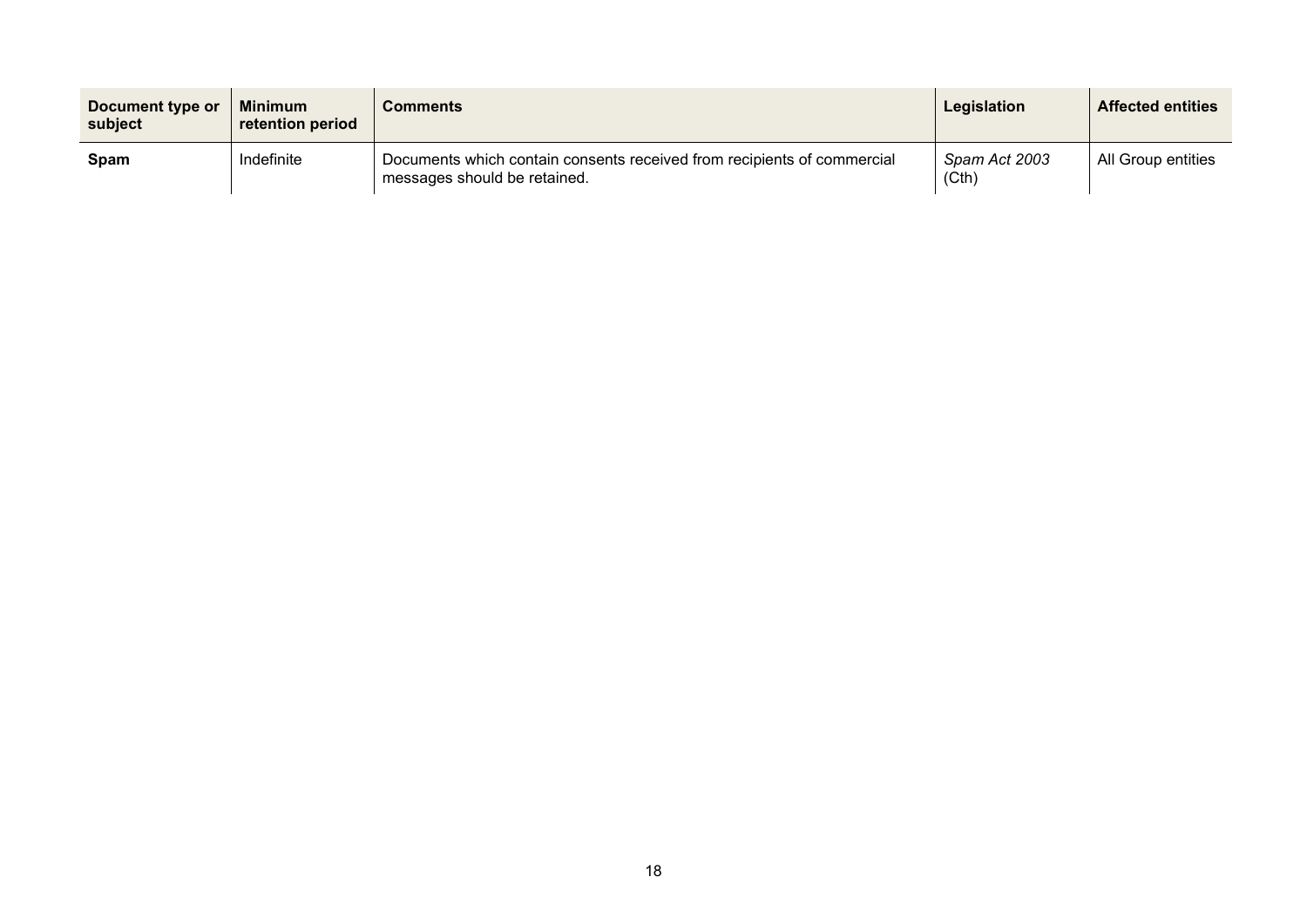## <span id="page-18-0"></span>**Schedule 2 – Group Document Imaging Protocol**

This protocol is intended to be applied sequentially. That is, each step must be undertaken in the order that it appears below. If a step cannot be complied with (e.g. a Litigation Hold is advised or the document cannot be scanned so that all characteristics of the document are reproduced) then the document should be retained.

| Step 1 | Check the original document to ensure:                                                                                                                                                                                                                                                                  |  |  |  |
|--------|---------------------------------------------------------------------------------------------------------------------------------------------------------------------------------------------------------------------------------------------------------------------------------------------------------|--|--|--|
|        | it is complete; and                                                                                                                                                                                                                                                                                     |  |  |  |
|        | it does not have any marks, highlighting or other characteristics that may not be<br>$\bullet$<br>fully revealed in a scanned copy of the document.                                                                                                                                                     |  |  |  |
| Step 2 | Check the original document against:                                                                                                                                                                                                                                                                    |  |  |  |
|        | statutory retention periods;                                                                                                                                                                                                                                                                            |  |  |  |
|        | Litigation Hold advices from the Responsible Manager; and<br>$\bullet$                                                                                                                                                                                                                                  |  |  |  |
|        | any other advices that may make it desirable for the document to be retained for a<br>further period.                                                                                                                                                                                                   |  |  |  |
|        | If "yes" to any of the above, note when the document should be reviewed to see if it can<br>then be re-processed in accordance with this protocol.                                                                                                                                                      |  |  |  |
| Step 3 | Scan or image the document.                                                                                                                                                                                                                                                                             |  |  |  |
| Step 4 | Another employee familiar with this protocol and charged with the responsibility of<br>implementing the protocol to re-check the scanned or imaged copy of the document<br>against the original to ensure the accuracy and integrity of the scanned or imaged copy and<br>that it complies with step 1. |  |  |  |
| Step 5 | Ensure the scanned or imaged copy of the document is filed consistently with the filing of<br>the original document.                                                                                                                                                                                    |  |  |  |
| Step 6 | Both the original employee and the Step 4 employee are to record the fact that they have<br>complied with each of Steps 1 to 5 above in a way that it can later be determined that a<br>particular document has been scanned or imaged in accordance with this protocol.                                |  |  |  |
| Step 7 | Destroy the document and complete the document destruction register.                                                                                                                                                                                                                                    |  |  |  |